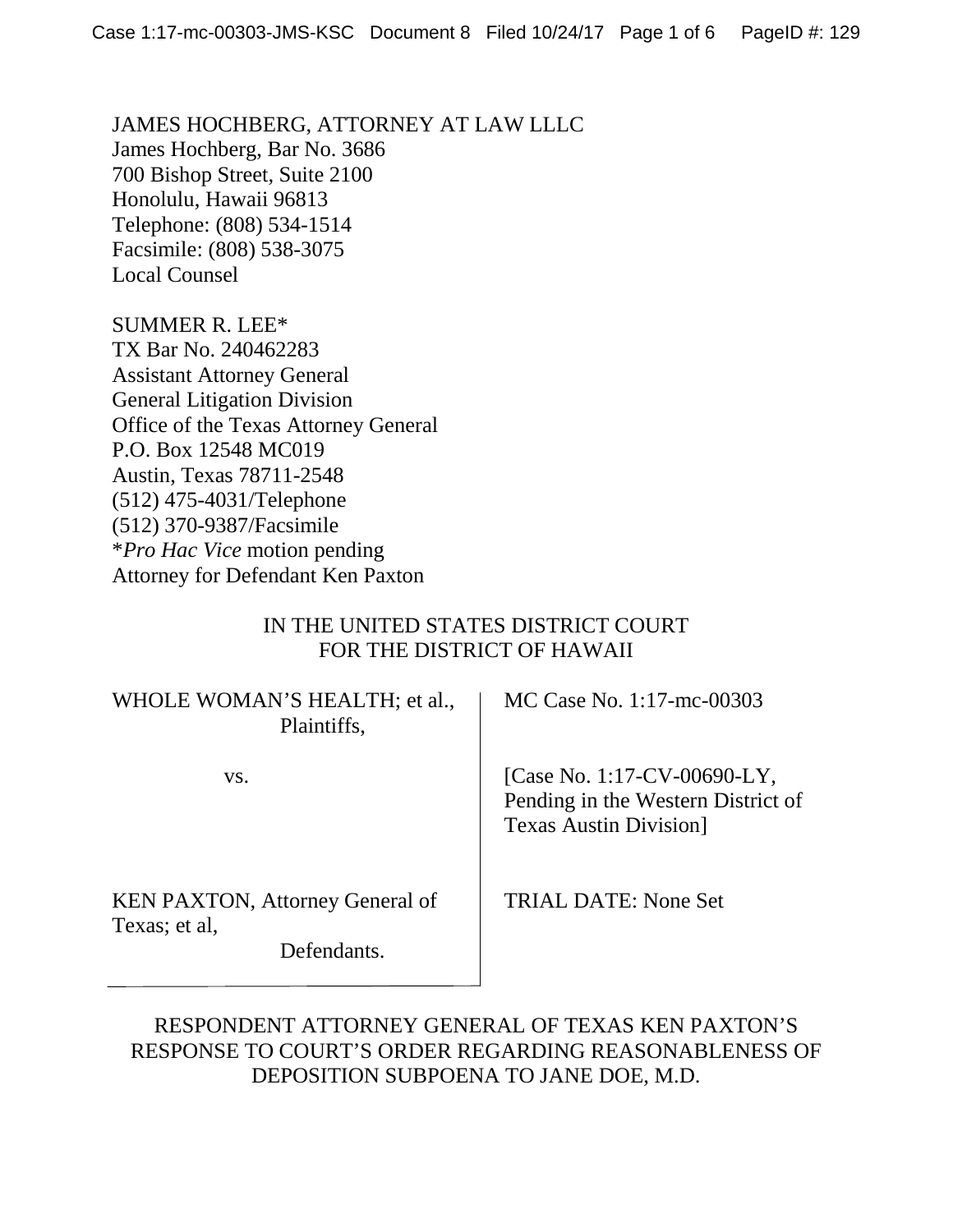Respondent Defendant Texas Attorney General Ken Paxton files this response pursuant to the Court's order to explain why his subpoena to Dr. Doe, ordering her to appear for a deposition on October 26, 20[1](#page-1-0)7, allows a reasonable time to comply.<sup>1</sup>

The time for compliance is reasonable because attorneys for Defendant and Dr. Doe have been negotiating mutually agreed terms for her deposition for more than a month and Defendant noticed the deposition at a time and place that Dr. Doe's attorneys had previously indicated she could be available. Movant has not sufficiently articulated a reason why—after being on notice of Defendant's intent to take her deposition since September 20, 2017 and after herself proposing, through her attorneys, an October 26, 2017 deposition date at the place of compliance stated in the subpoena—she requires more than six days to make arrangements to appear. Therefore, Respondent respectfully requests that the Court deny Movant's Motion to Quash.

## **I. BACKGROUND**

Respondent is a defendant in the lawsuit *Whole Woman's Health, et. al v. Ken Paxton, et. al, Cause No. A-17-CV-690-LY, in the United States District Court,* Western District of Texas. This lawsuit was filed by several abortion providers, including Planned Parenthood affiliates in Texas, challenging the constitutionality

l

<span id="page-1-0"></span><sup>&</sup>lt;sup>1</sup> To the extent that the Court desires that Respondent address any other issues raised in Movant's Motion to Quash, Respondent will gladly provide additional briefing. Despite weeks of communications with Dr. Doe's attorneys regarding arrangements for her deposition, these attorneys did not serve the Motion to Quash at the time it was filed on October 23, 2017.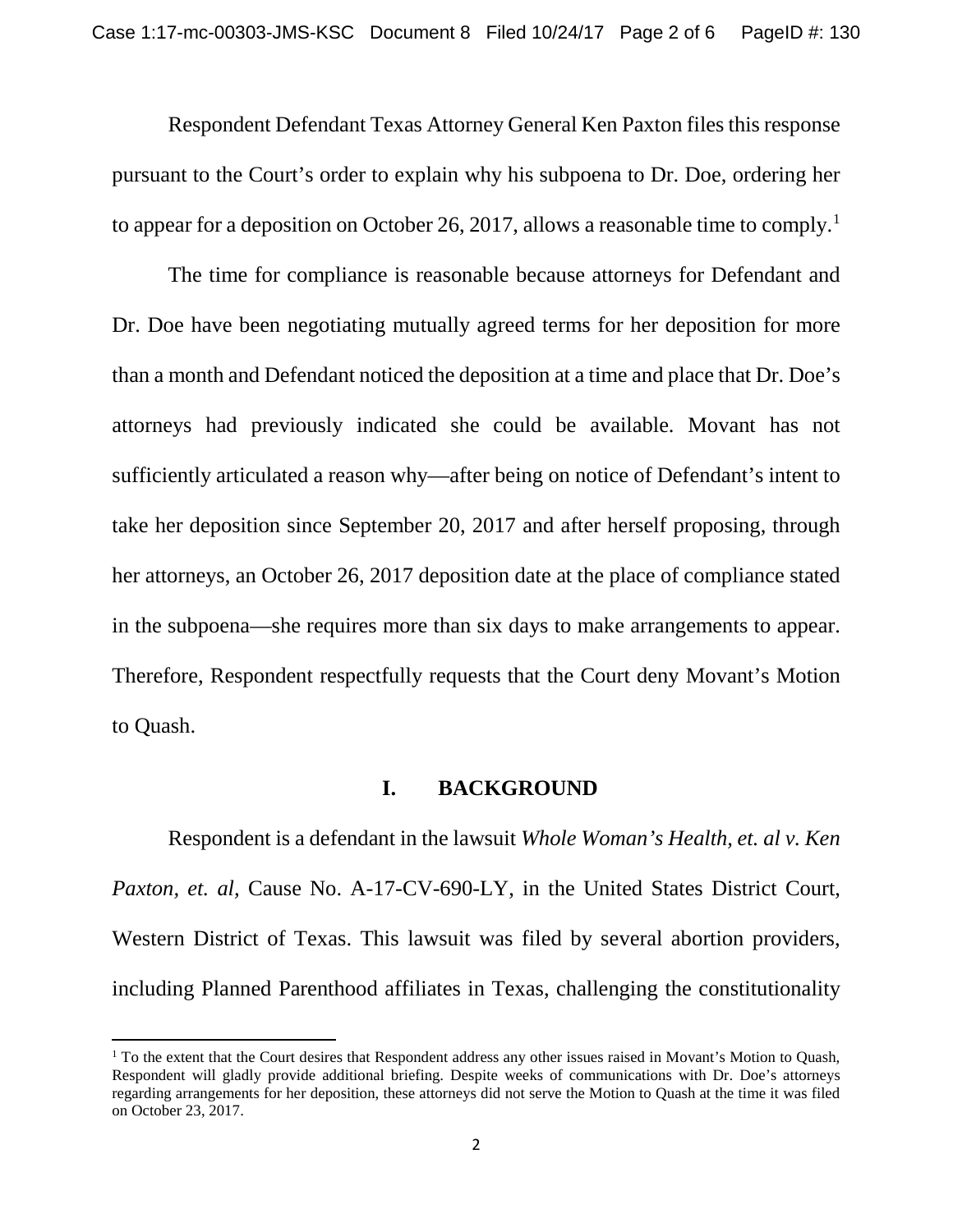of Senate Bill 8 ("SB 8"), a recently enacted abortion law in Texas. SB 8 requires abortion providers to cause fetal demise prior to performing an abortion procedure known as dilation and evacuation ("D&E").

Plaintiff providers challenge the constitutionality of the law by alleging that the law has the effect of placing a substantial obstacle in the path of a woman who seeks an abortion before the fetus attains viability. The Defendants counter that requiring physicians performing a D&E to cause fetal demise before starting the evacuating phase of the D&E does not impose any significant health risks or burdens on a woman. Defendants contend that one of the three safe and effective methods to induce fetal demise is by administering digoxin. Plaintiff providers allege that using digoxin imposes risks with no medical benefits to the patient, is untested, carries risk, and is not sufficiently effective.

Respondent issued a Subpoena to Jane Doe, M.D. on October 19, 2017, for her deposition on October 26, 2017. Respondent seeks to take the deposition of Dr. Doe based on her prior experience as the Medical Director for Planned Parenthood Federation. While she held that position, Respondent believes Dr. Doe was involved in the creation and enforcement of Planned Parenthood Federation of America policies regarding fetal demise and digoxin, which applied to Texas Planned Parenthood affiliates. In that position, Dr. Doe also issued waivers to Planned Parenthood affiliates allowing them to use digoxin to cause fetal demise prior to an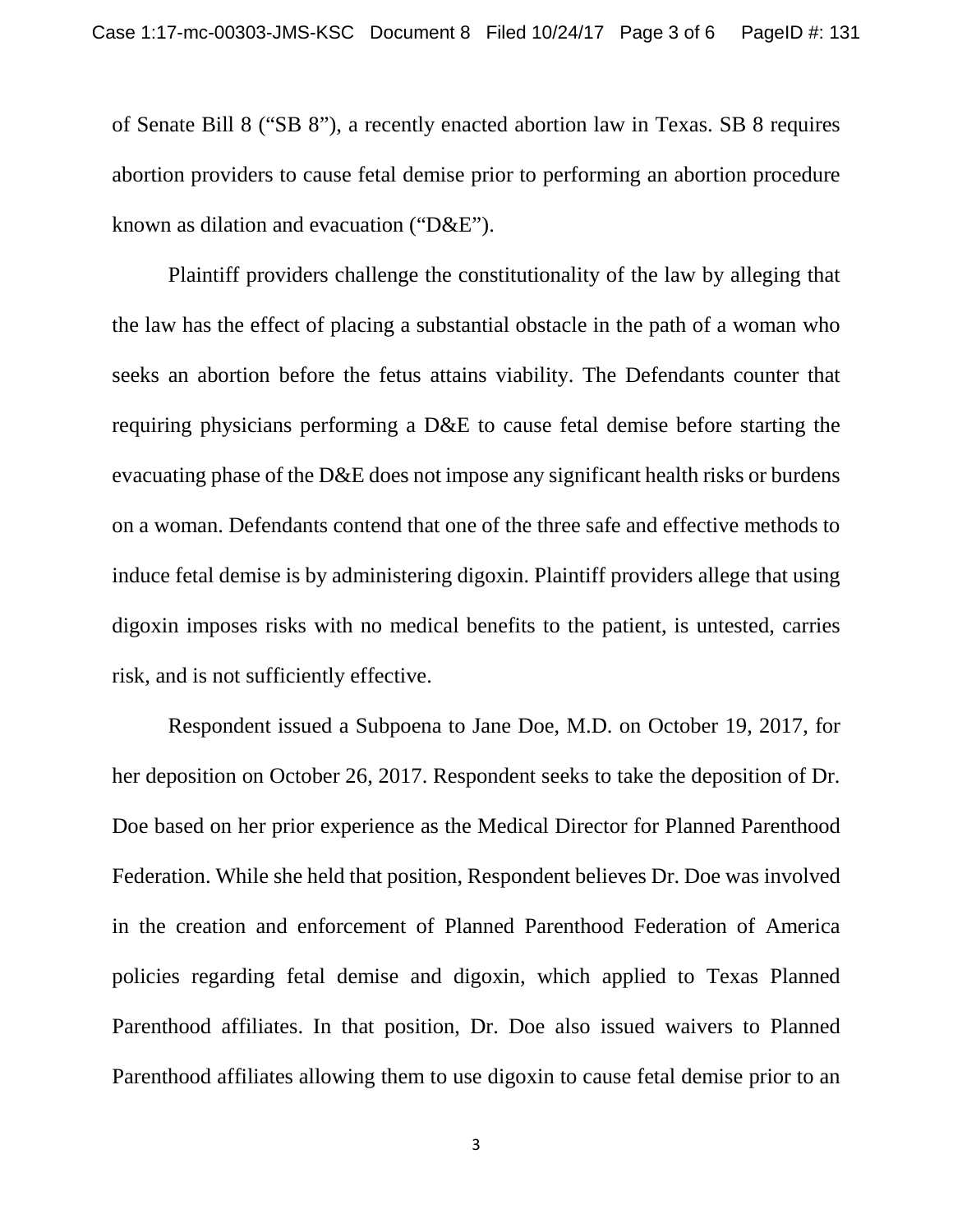abortion procedure in particular circumstances, and she monitored the use of digoxin by affiliates.

## **II. RESPONSE**

# **A. The Subpoena Provided a Reasonable Opportunity to Comply.**

Dr. Doe alleges that the Subpoena should be quashed because it fails to provide her a reasonable time to comply. *See* Nonparty Jane Doe, M.D.'s Memorandum in Support of Motion to Quash ("Memorandum"), at 16-17 (Doc. 1- 1).

Respondent issued the Subpoena to Dr. Doe on October 19, 2017, for her deposition on October 26, 2017. *See* Doc. 1-4. Dr. Doe's legal counsel agreed to accept service of the Subpoena. *See* Declaration of Chris Hilton ("Hilton Dec.") Although Dr. Doe had one week from the date she accepted service of the Subpoena to the date of the noticed deposition, the time for compliance is reasonable because attorneys for Defendant and Dr. Doe have been negotiating mutually agreed terms for her deposition since September 20, 2017 – over one month – from the currently scheduled deposition. *See id.*; *see also* Memorandum at 7 fn 2.

Moreover, Defendant noticed the deposition at a time and place that Dr. Doe's attorneys had previously indicated she could be available. *See* Hilton Dec. Thus, Dr. Doe has not sufficiently articulated a reason why she requires more than six days to make arrangements to appear at the deposition on October 26, 2017.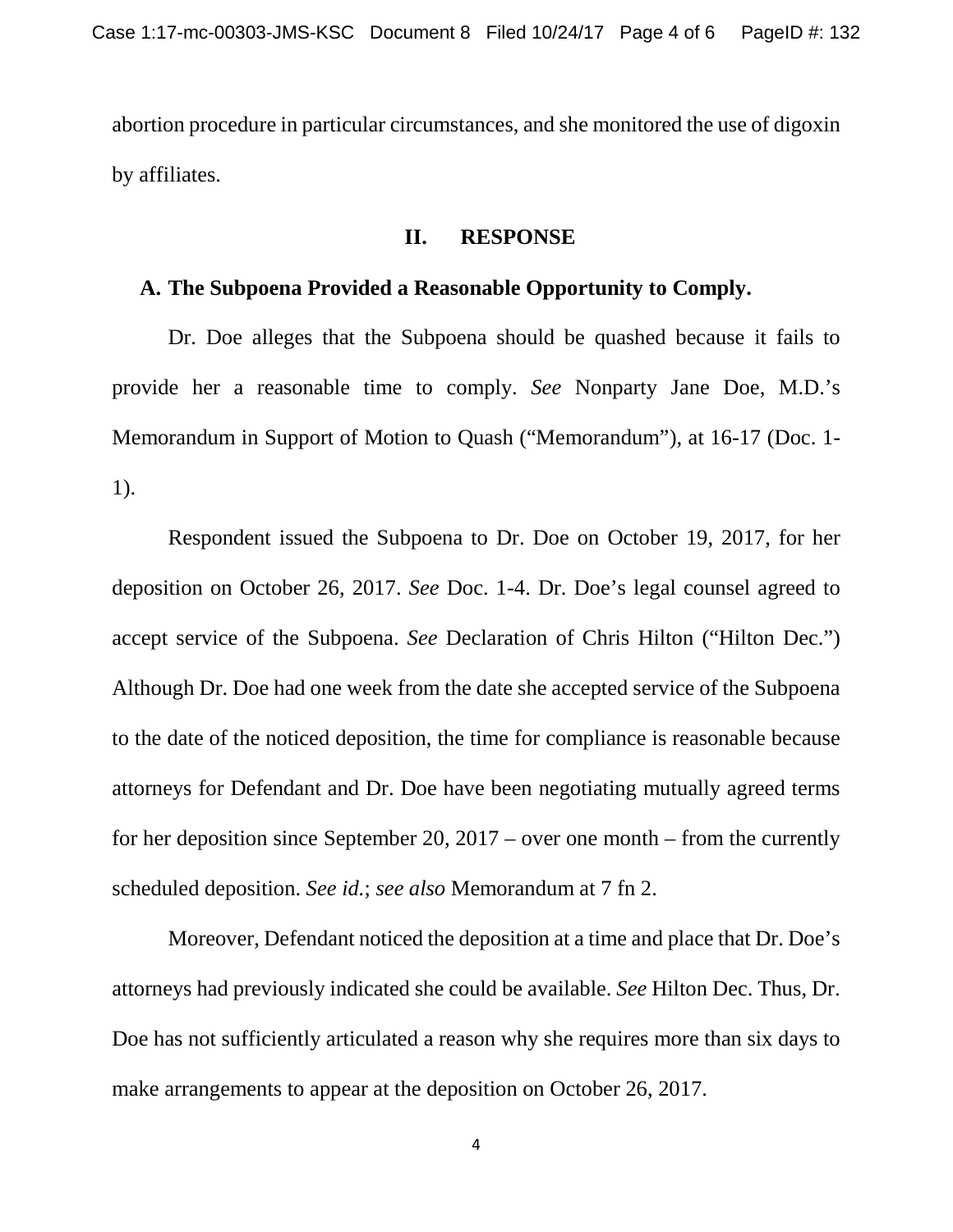The Defendants are under an expedited schedule in the present case. The court issued an order setting trial to begin on November 2, 2017. *See Whole Woman's Health,* Cause No. 1:17-cv-00690-LY (Doc. 73). Respondent set Dr. Doe's deposition date giving as much notice as possible while also keeping in mind the short time frame for discovery in the case.

Federal Rules of Civil Procedure 30(b)(1) requires "reasonable notice in writing" to parties for any deposition. In the Ninth Circuit, "a week to ten day notice is reasonable where the party is seeking a deposition without the production of documents." *Reddy v. Precyse Sols. LLC*, 1:12-CV-02061-AWI-SA, 2015 WL 3407447, at \*3 (E.D. Cal. May 26, 2015), *reconsideration denied sub nom. Reddy v. Precyse Sols., Inc.*, 1:12-CV-02061-AWI-SA, 2015 WL 3706058 (E.D. Cal. June 12, 2015) and *reconsideration denied sub nom. Reddy v. Precyse Sols., Inc.*, 1:12- CV-02061-AWI, 2015 WL 3772685 (E.D. Cal. June 16, 2015). One week notice for Dr. Doe's deposition from the issuance of the current Subpoena – and over one month notice from the issuance of the prior Subpoena – was reasonable, especially under the circumstances of this case, and the Court should overrule her objection on that basis.

## **III. CONCLUSION**

Based on the foregoing, Respondent Paxton respectfully requests the Court to find that Dr. Doe was provided with reasonable notice of her deposition on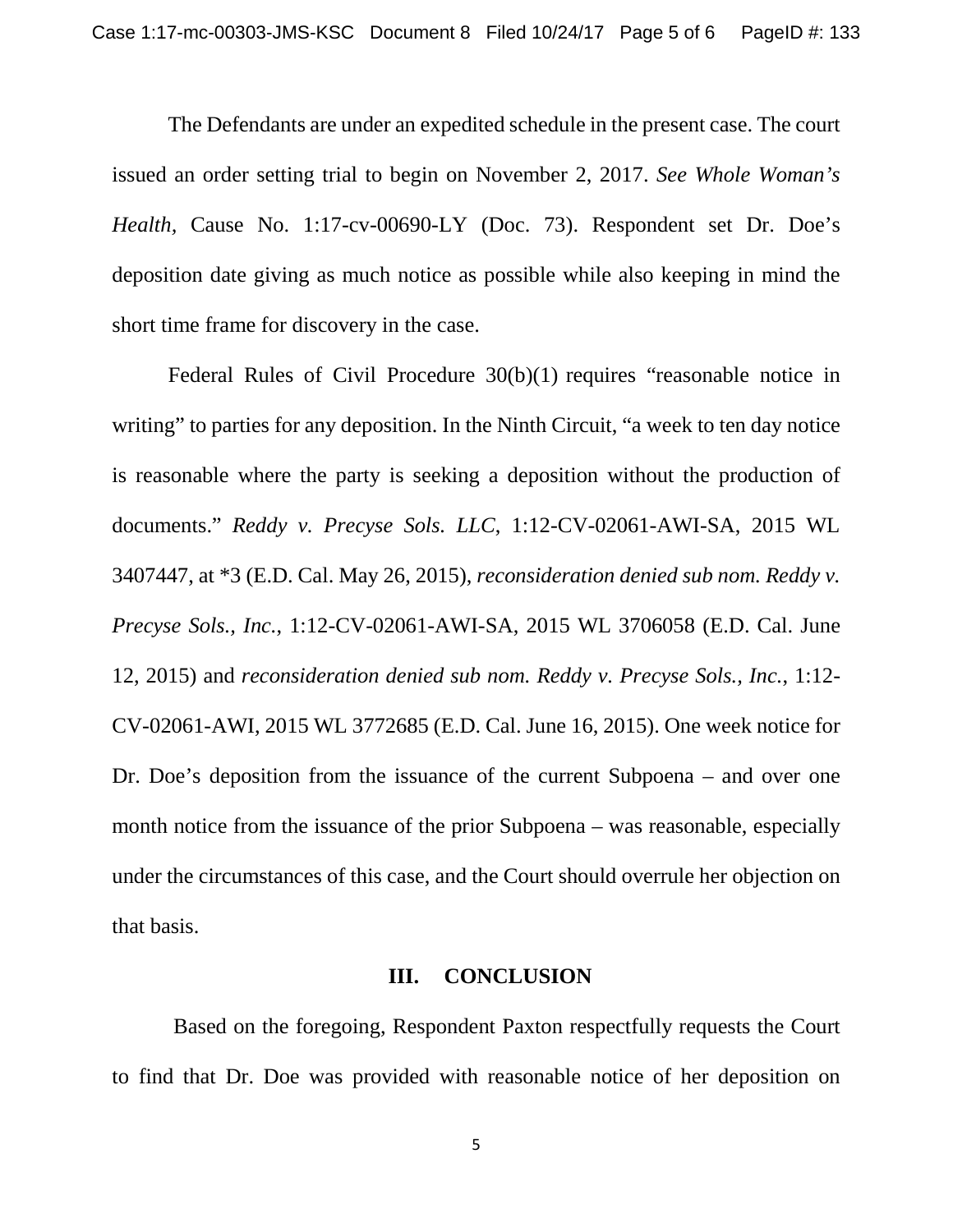October 26, 2017, and allow the deposition to go forward.

DATED this 24th day of October, 2017.

OFFICE OF THE TEXAS ATTORNEY GENERAL

/s/ *Summer R. Lee*\_\_\_\_\_\_\_\_\_\_\_\_\_\_\_\_  **SUMMER R. LEE**\* ATTORNEYS FOR RESPONDENT KEN PAXTON

\**Pro hac vice* motion pending

# **CERTIFICATE OF SERVICE**

I hereby certify that a true and correct copy of the foregoing instrument has been served electronically through the Court's Electronic Court Filing notification system on this the 24th day of October, 2017, to:

Lisa Woods Munger Nicole Y. Altman *Attorneys for Non-Party Jane Doe, M.D.*

/s/ *Summer R. Lee*

**SUMMER R. LEE** Assistant Attorney General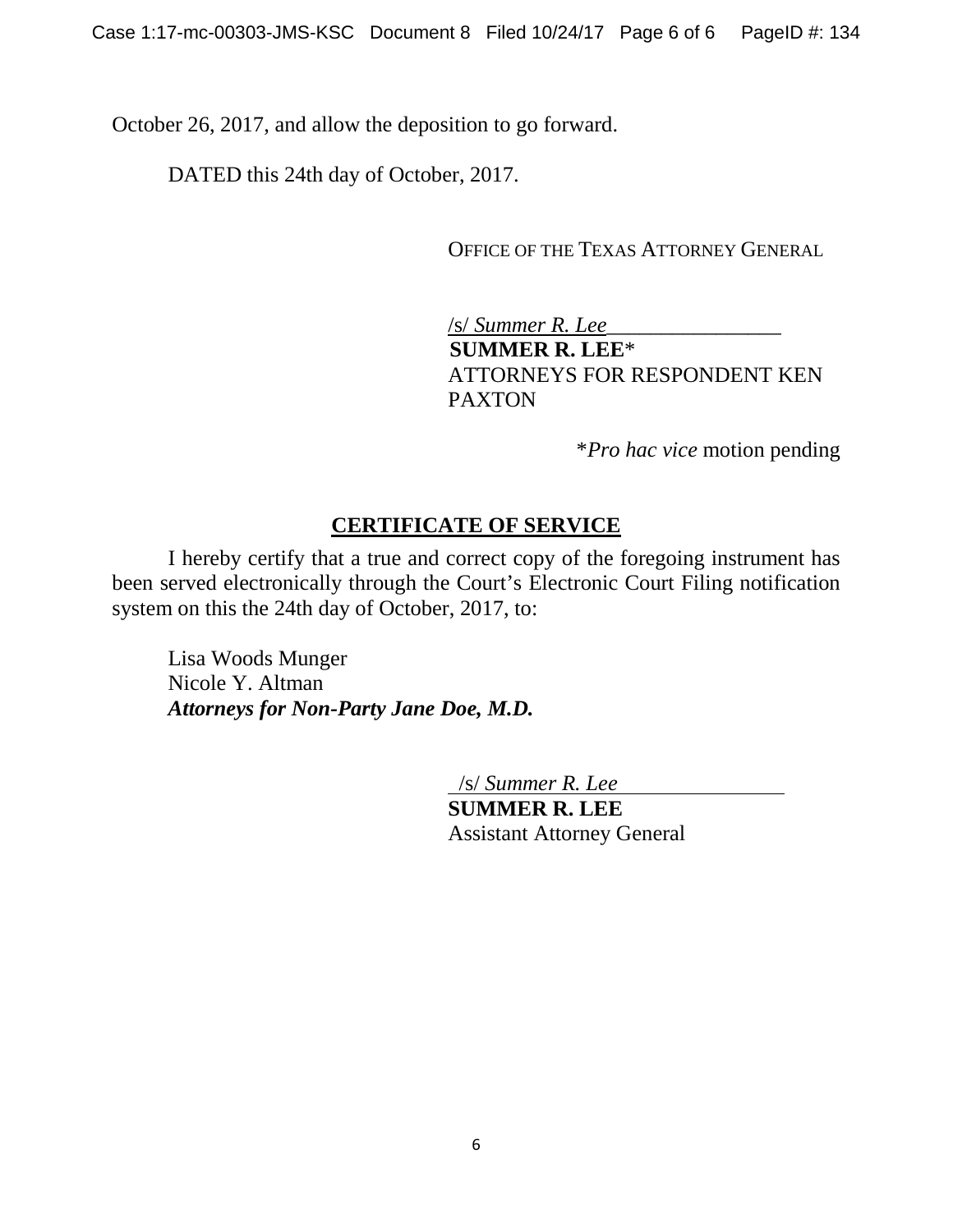# IN THE UNITED STATES DISTRICT COURT FOR THE DISTRICT OF HAWAII

| WHOLE WOMAN'S HEALTH; et al.,<br>Plaintiffs,                           | <b>MC Cas</b>                    |
|------------------------------------------------------------------------|----------------------------------|
| VS.                                                                    | [Case N]<br>Pending<br>Texas $A$ |
| <b>KEN PAXTON, Attorney General of</b><br>Texas; et al.<br>Defendants. | <b>TRIAL</b>                     |

se No. 1:17-mc-00303

 $\rm No. 1:17$ -CV-00690-LY, g in the Western District of Austin Division]

DATE: None Set

# DECLARATION OF CHRISTOPHER D. HILTON

I, CHRISTOPHER D. HILTON, hereby declare:

l

[1](#page-6-0). I represent the participating district attorneys<sup>1</sup> in *Whole Woman's Health v. Paxton*, Cause No 1:17-CV-00690-LY, in the United States District Court for the Western District of Texas, Austin Division. I have appeared in this case solely in my capacity as an Assistant District Attorney/Assistant Criminal District Attorney for the participating district attorneys. I make this Declaration in support of Ken Paxton's Response to Nonparty Jane Doe, M.D.'s Motion to Quash Deposition Subpoena. I have personal knowledge of the facts set forth below.

<span id="page-6-0"></span> $<sup>1</sup>$  The Defendants who I represent are Faith Johnson, District Attorney for Dallas County; Sharen</sup> Wilson, Criminal District Attorney for Tarrant County; and Abelino Reyna, Criminal District Attorney for McLennan County.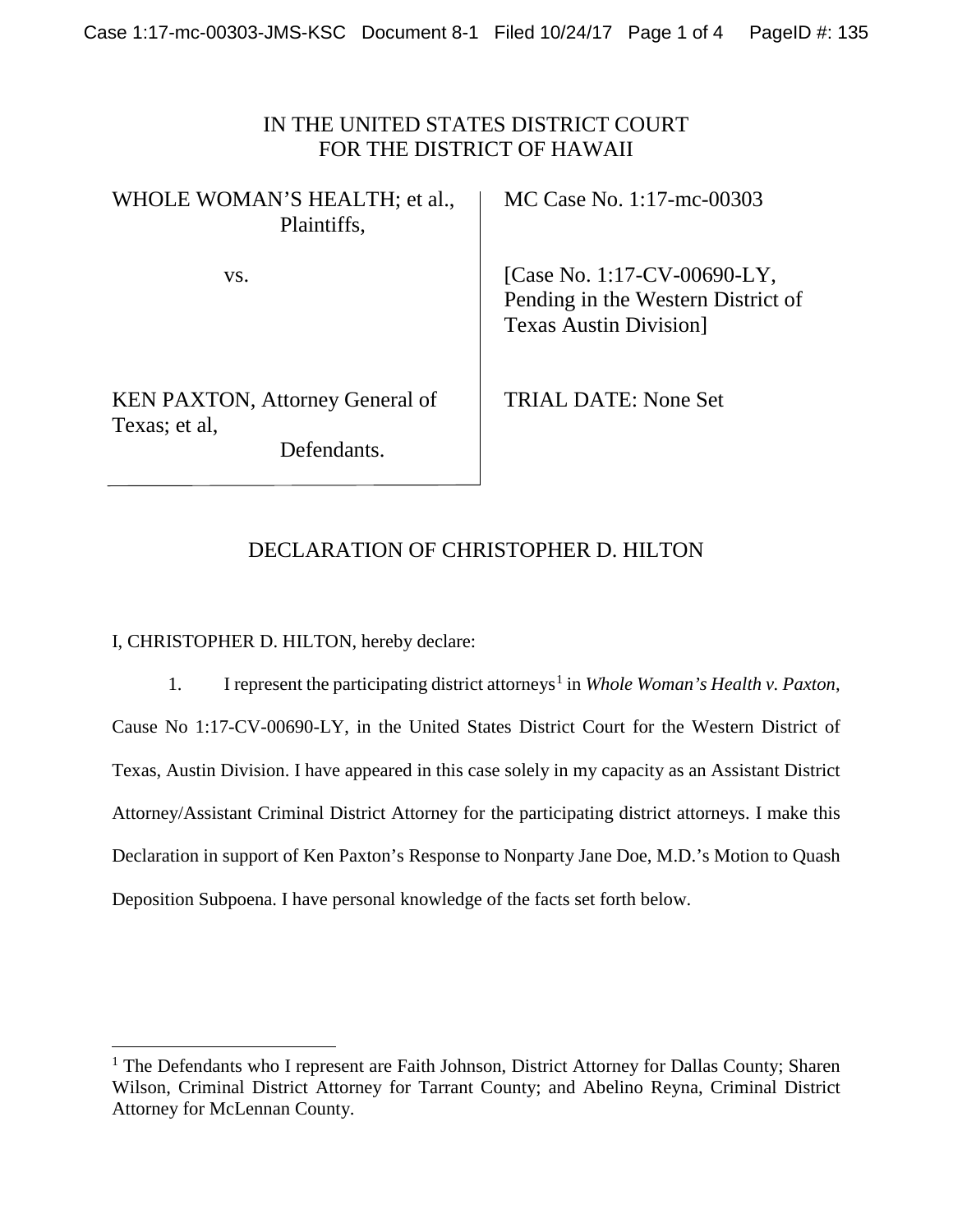2. I am an attorney licensed to practice in the State of Texas. I have aided the Assistant Attorneys General who represent Ken Paxton in pursuing and coordinating the deposition of in this matter.

3. On September 20, 2017, Michael Bopp agreed to accept service of a subpoena issued by counsel for Ken Paxton for the deposition of . *See* Attachment A.

4. Over the following days and weeks, counsel for Ken Paxton (including Darren McCarty and Andrew Stephens) and I exchanged numerous emails and participated in numerous phone calls with counsel for regarding the subpoena and her deposition. We repeatedly explained the importance of testimony as the

.

5. As early as October 5, 2017, counsel for , Perlette Jura, offered the week of October 23rd as a time period during which would be available for deposition. Ms. Jura also represented on October 5, 2017, that it would take her "a few days to draft up the proposed documents" in order to attempt to reach agreement regarding the judical protections that was seeking. *See* Attachment B.

6. In the interest of attempting to reach an agreement, we agreed to significant limits on the scope of deposition. Those topics were set out in writing no later than October 6, 2017, although they had been discussed extensively in prior phone calls. *See* Attachment C.

7. On October 10, 2017, Vanessa Adriance sent a letter on behalf of Ms. Jura setting forth the proposed protections that would seek as a condition of testifying. *See* Attachment D. We did not receive drafts of any filings until October 13, 2017. *See* Attachment E.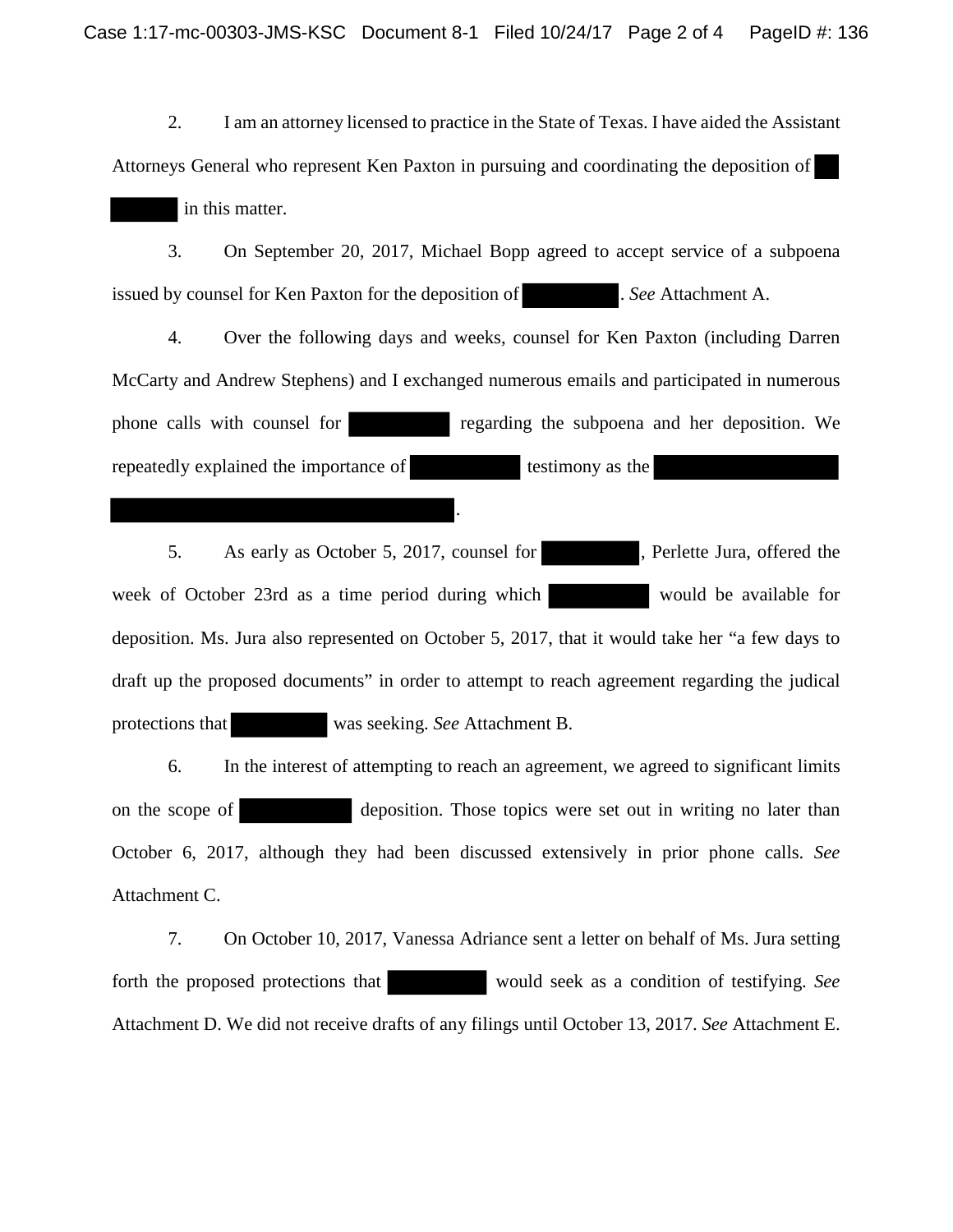8. On October 16, 2017, Ms. Adriance offered October 26th as a date that "would work" for deposition. We provided edits to proposed drafts on October 17, 2017. Ms. Jura responded to our comments to her drafts on October 19, 2017, to which we replied on October 20, 2017. Counsel for did not respond to the substance of our October 20, 2017 email except to confirm that she would accept service of the amended subpoena for a deposition on October 26th. *See* Attachment E. This date was chosen for the deposition because it had been offered by counsel for .

9. Despite over a month of communications with Perlette Jura, Michael Bopp, and counsel for Plaintiff Planned Parenthood entities, Melissa Cohen, who filed a declaration attached to the underlying motion, Defendants did not receive any notice that a motion to quash had been filed until 7:07 PM EST (2:07 PM HST) on October 24, 2017, when Sandy Hita forwarded a copy of this Court's order. Unredacted copies of filings were not provided until they were requested. By the time that such unredacted filings were provided, approximately three hours and thirteen minutes were left until the deadline set by this Court for a response. *See* Attachment F.

10. Throughout our discussions, we repeatedly expressed our willingness not to use or discuss the videos which concern so greatly. To the extent that there was any ambiguity regarding this point, I attempted to clarify the issue in my October 20, 2017 email. *See* Attachment F.

11. As and her counsel are well aware, discovery in this matter is expedited, and trial is set to being on November 2, 2017.

12. The attached documents are true and correct copies of emails that were exchanged between myself, counsel for Ken Paxton, and counsel for .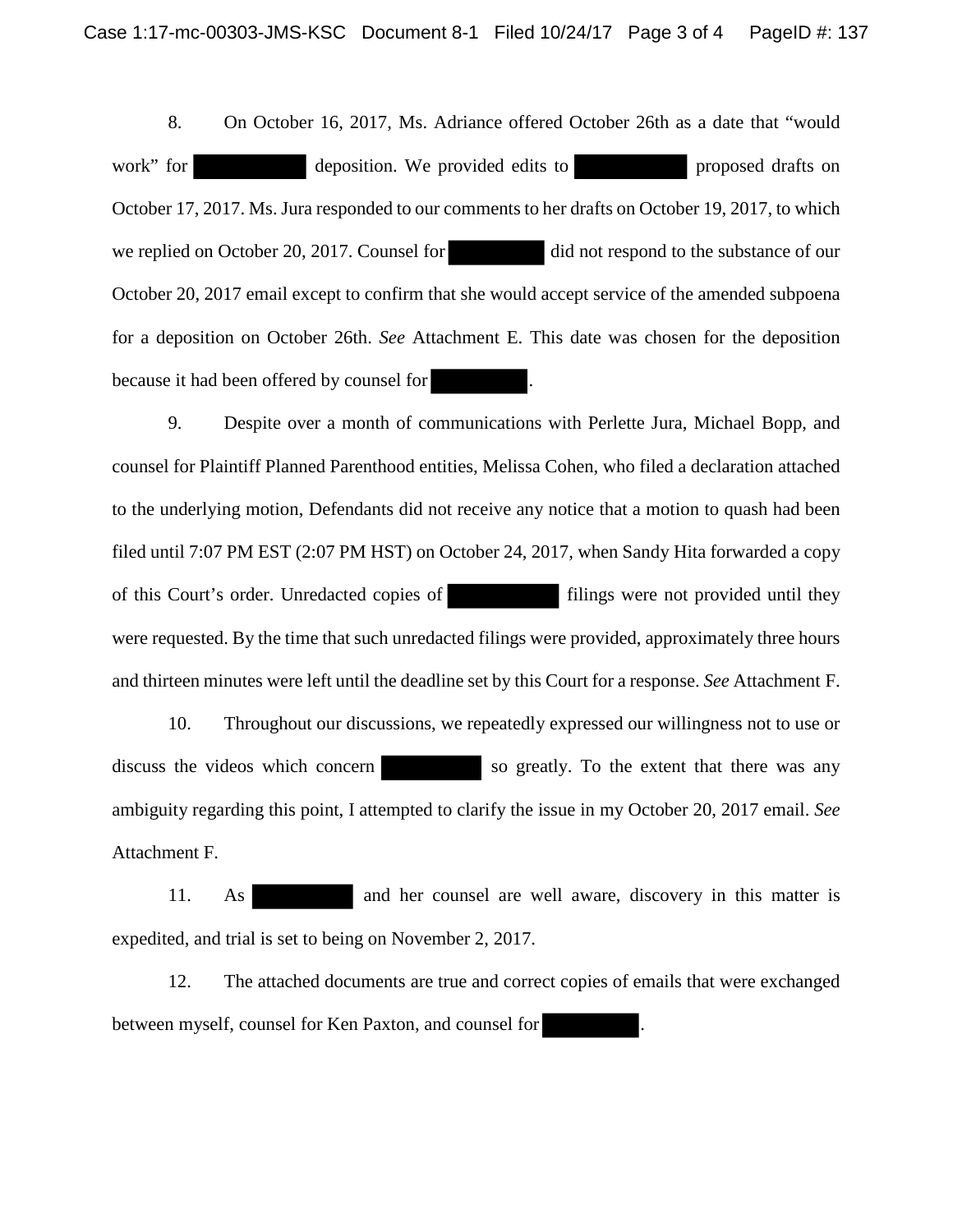I declare under penalty of perjury that the foregoing is true and correct.

Executed this 24th day of October, 2017, in Naples, Florida.

Caristopher D. Hilton

 $\beta$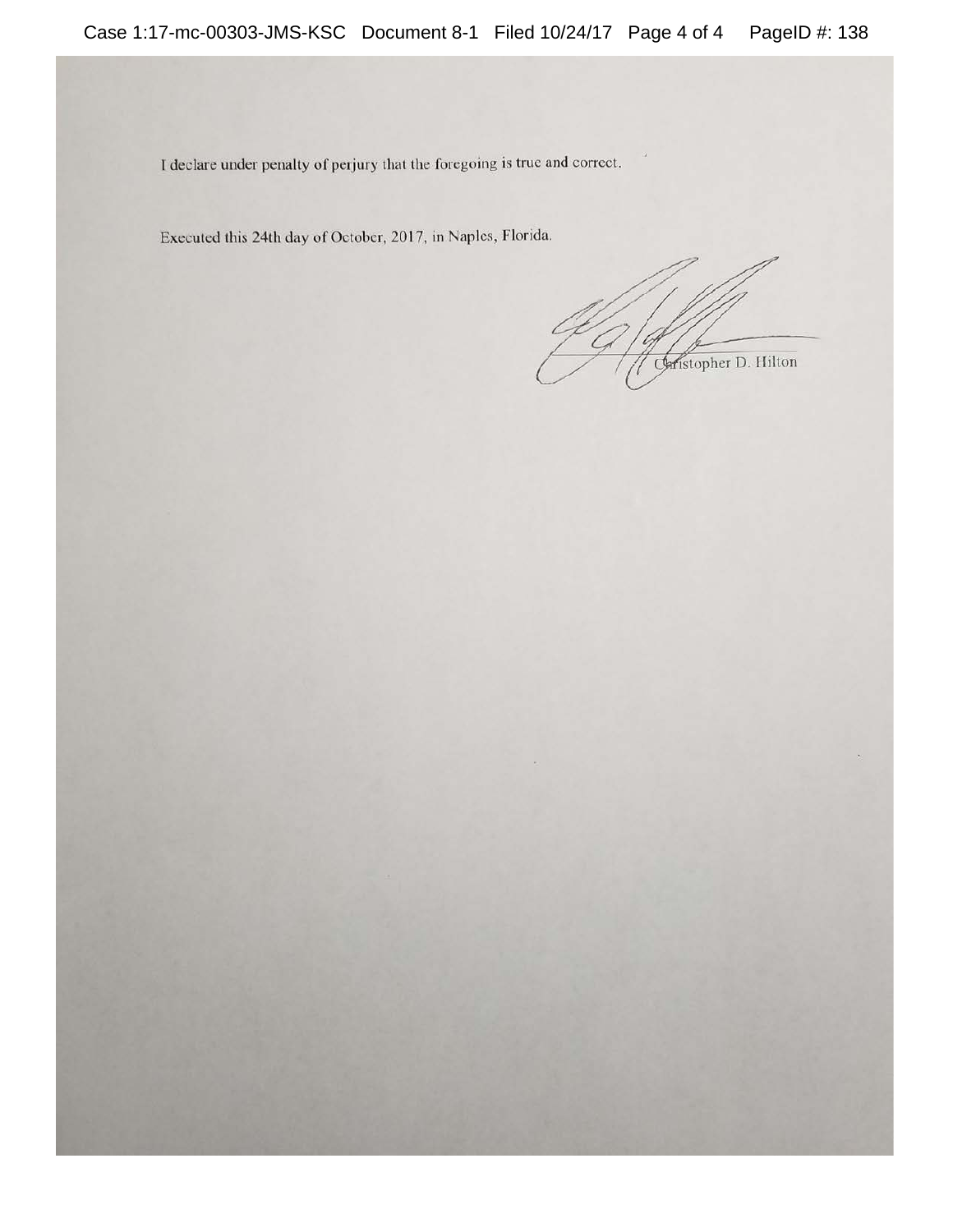| From:               | Hilton, Christopher                                           |
|---------------------|---------------------------------------------------------------|
| To:                 | Bopp, Michael D.                                              |
| $Cc$ :              | Martinez, Tamera; Biggs, Adam                                 |
| Subject:            | RE: Subpoena of Dr. Nucatola - Whole Woman"s Health v. Paxton |
| Date:               | Wednesday, September 20, 2017 5:41:00 PM                      |
| <b>Attachments:</b> | Signed.pdf                                                    |

Michael,

Thank you for agreeing to accept service. The subpoena for Dr. is attached.

Talk to you tomorrow.

Thanks, Chris

#### *Christopher D. Hilton*

Assistant Attorney General General Litigation Division Office of the Attorney General P.O. Box 12548 Austin, TX 78711-2548 Phone: (512) 475-4120 Fax: (512) 320-0667 [Christopher.Hilton@oag.texas.gov](mailto:Christopher.Hilton@oag.texas.gov)

**From:** Hilton, Christopher **Sent:** Wednesday, September 20, 2017 5:02 PM **To:** 'Bopp, Michael D.' <MBopp@gibsondunn.com> **Cc:** Martinez, Tamera <Tamera.Martinez@oag.texas.gov>; Biggs, Adam <Adam.Biggs@oag.texas.gov> **Subject:** RE: Subpoena of Dr. **- Whole Woman's Health v. Paxton** 

Thanks

#### *Christopher D. Hilton*

Assistant Attorney General General Litigation Division Office of the Attorney General P.O. Box 12548 Austin, TX 78711-2548 Phone: (512) 475-4120 Fax: (512) 320-0667 [Christopher.Hilton@oag.texas.gov](mailto:Christopher.Hilton@oag.texas.gov)

**From:** Bopp, Michael D. [[mailto:MBopp@gibsondunn.com\]](mailto:MBopp@gibsondunn.com) **Sent:** Wednesday, September 20, 2017 4:55 PM **To:** Hilton, Christopher [<Christopher.Hilton@oag.texas.gov](mailto:Christopher.Hilton@oag.texas.gov)>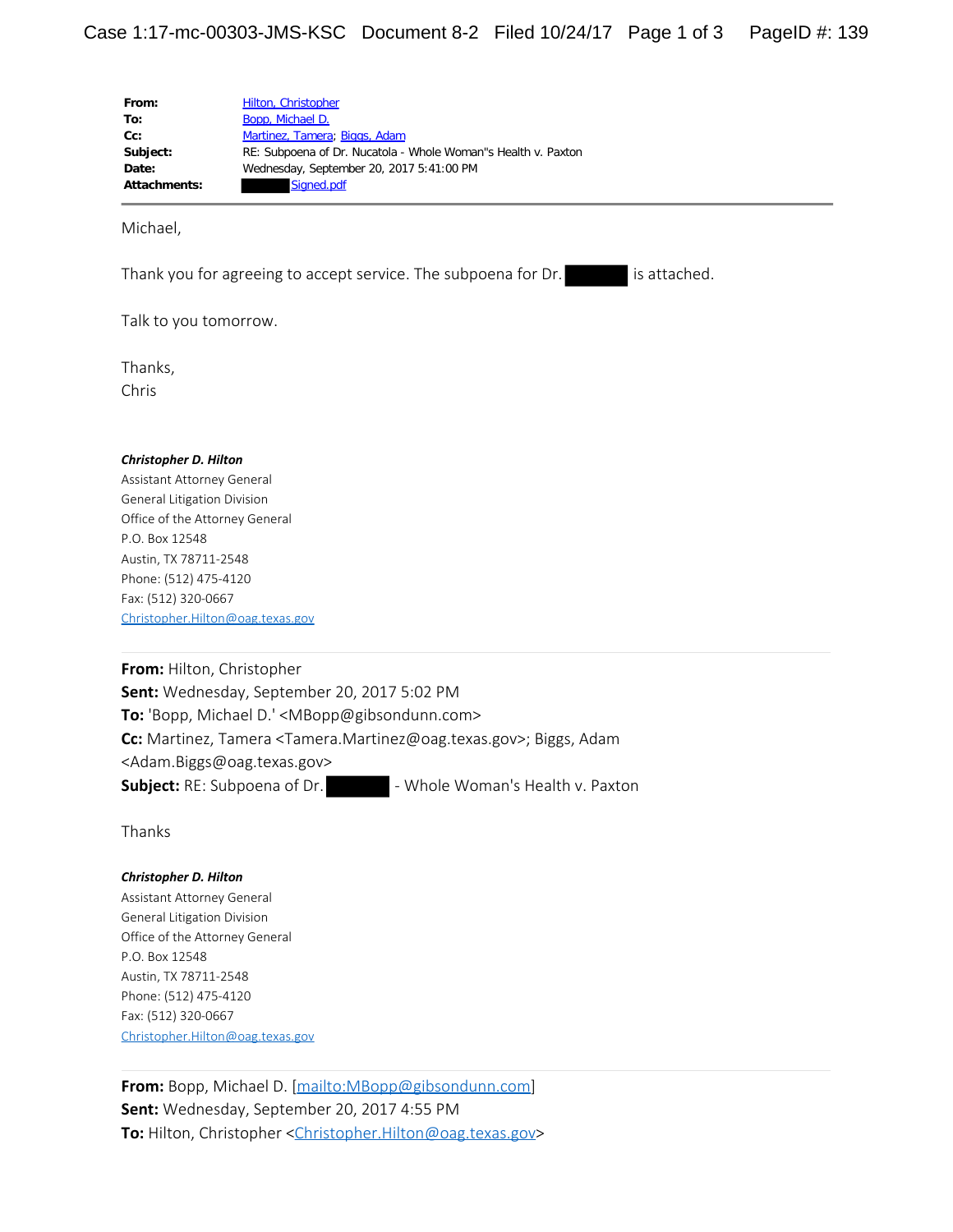Cc: Martinez, Tamera [<Tamera.Martinez@oag.texas.gov](mailto:Tamera.Martinez@oag.texas.gov)>; Biggs, Adam [<Adam.Biggs@oag.texas.gov](mailto:Adam.Biggs@oag.texas.gov)> **Subject:** RE: Subpoena of Dr. **- Whole Woman's Health v. Paxton** 

Running a bit late getting back to the office. Will try you shortly.

### **Michael Bopp**

# GIBSON DUNN

Gibson, Dunn & Crutcher LLP 1050 Connecticut Avenue, N.W., Washington, DC 20036-5306 Tel +1 202.955.8256 **•** Fax +1 202.530.9648 [MBopp@gibsondunn.com](mailto:MBopp@gibsondunn.com) • [www.gibsondunn.com](https://urldefense.proofpoint.com/v2/url?u=http-3A__www.gibsondunn.com&d=DwMFAg&c=Z_mC1sqOcfBCM1ZptXokOj7_ss37GsaAMzCZyvOxKN4&r=5irXdVoZG0mBAIDL3TEXYh4yOyN0Pfd3ToDoBL_QIk0&m=JtzwQhxRD7vglkKnkdOkYd8sdkBItFPT_MmWozShfSQ&s=c_-7rFuj37EecBWPk_RmUkv0jn7Nq1gBmYAYwR0v6OM&e=)

**From:** Hilton, Christopher [<mailto:Christopher.Hilton@oag.texas.gov>] **Sent:** Wednesday, September 20, 2017 3:13 PM **To:** Bopp, Michael D. [<MBopp@gibsondunn.com](mailto:MBopp@gibsondunn.com)> Cc: Martinez, Tamera [<Tamera.Martinez@oag.texas.gov](mailto:Tamera.Martinez@oag.texas.gov)>; Biggs, Adam [<Adam.Biggs@oag.texas.gov](mailto:Adam.Biggs@oag.texas.gov)> **Subject:** RE: Subpoena of Dr. **- Whole Woman's Health v. Paxton** 

Sure, call me when you're available. In case I don't pick up my office phone, my cell phone number is

Thanks, Chris

### *Christopher D. Hilton*

Assistant Attorney General General Litigation Division Office of the Attorney General P.O. Box 12548 Austin, TX 78711-2548 Phone: (512) 475-4120 Fax: (512) 320-0667 [Christopher.Hilton@oag.texas.gov](mailto:Christopher.Hilton@oag.texas.gov)

.

**From:** Bopp, Michael D. [[mailto:MBopp@gibsondunn.com\]](mailto:MBopp@gibsondunn.com) **Sent:** Wednesday, September 20, 2017 2:10 PM **To:** Hilton, Christopher [<Christopher.Hilton@oag.texas.gov](mailto:Christopher.Hilton@oag.texas.gov)> **Cc:** Martinez, Tamera [<Tamera.Martinez@oag.texas.gov](mailto:Tamera.Martinez@oag.texas.gov)> **Subject:** Re: Subpoena of Dr. **Notable Woman's Health v. Paxton** 

Chris -

I am in meetings out of the office until later this afternoon. But can we talk at 5:30 or 6:00 pm?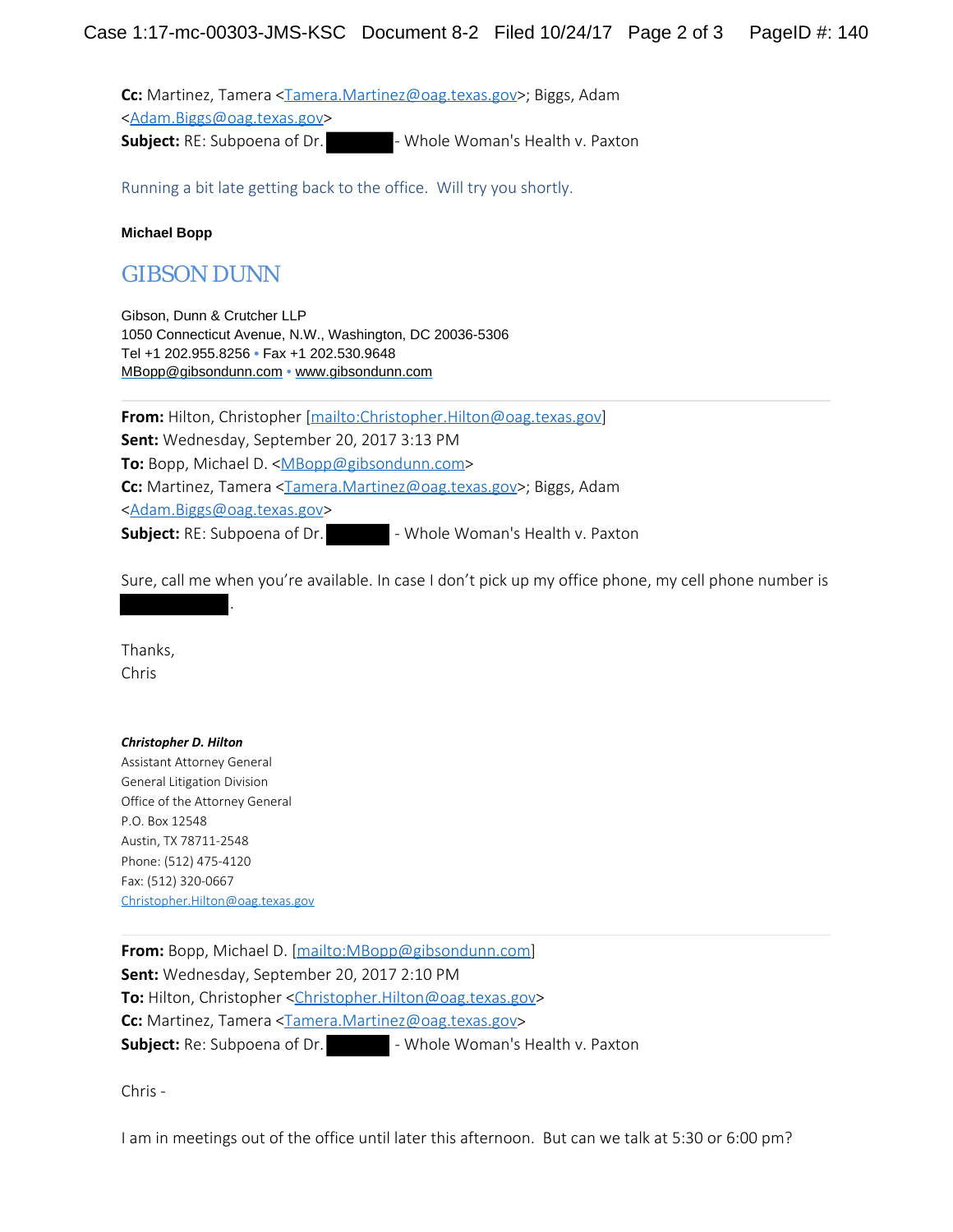Thanks.

Michael

## **Michael Bopp**

GIBSON DUNN

Gibson, Dunn & Crutcher LLP 1050 Connecticut Avenue, N.W., [Washington,](x-apple-data-detectors://2/0) DC 20036-5306 Tel +1 [202.955.8256](tel:+1%20202.955.8256) **•** Fax +1 [202.530.9648](tel:+1%20202.530.9648) [MBopp@gibsondunn.com](mailto:MBopp@gibsondunn.com) • [www.gibsondunn.com](https://urldefense.proofpoint.com/v2/url?u=http-3A__www.gibsondunn.com_&d=DwMFAg&c=Z_mC1sqOcfBCM1ZptXokOj7_ss37GsaAMzCZyvOxKN4&r=5irXdVoZG0mBAIDL3TEXYh4yOyN0Pfd3ToDoBL_QIk0&m=EBE7rYP6EnWnQdsbn8-cTg54D_2ZhAOrOkPoSqMJ9EM&s=8Y2nI95yLUlFAVj-cWDlcixxYDYDnbuoh0tqXeONvGY&e=)

On Sep 20, 2017, at 3:04 PM, Hilton, Christopher [<Christopher.Hilton@oag.texas.gov](mailto:Christopher.Hilton@oag.texas.gov)> wrote:

Mr. Bopp,

Thank you for calling me earlier, and I apologize that I missed you. Please let me know when it would be convenient for you today to discuss the subpoena for

Thanks, Chris

### *Christopher D. Hilton*

Assistant Attorney General General Litigation Division Office of the Attorney General P.O. Box 12548 Austin, TX 78711-2548 Phone: (512) 475-4120 Fax: (512) 320-0667 [Christopher.Hilton@oag.texas.gov](mailto:Christopher.Hilton@oag.texas.gov)

This message may contain confidential and privileged information. If it has been sent to you in error, please reply to advise the sender of the error and then immediately delete this message.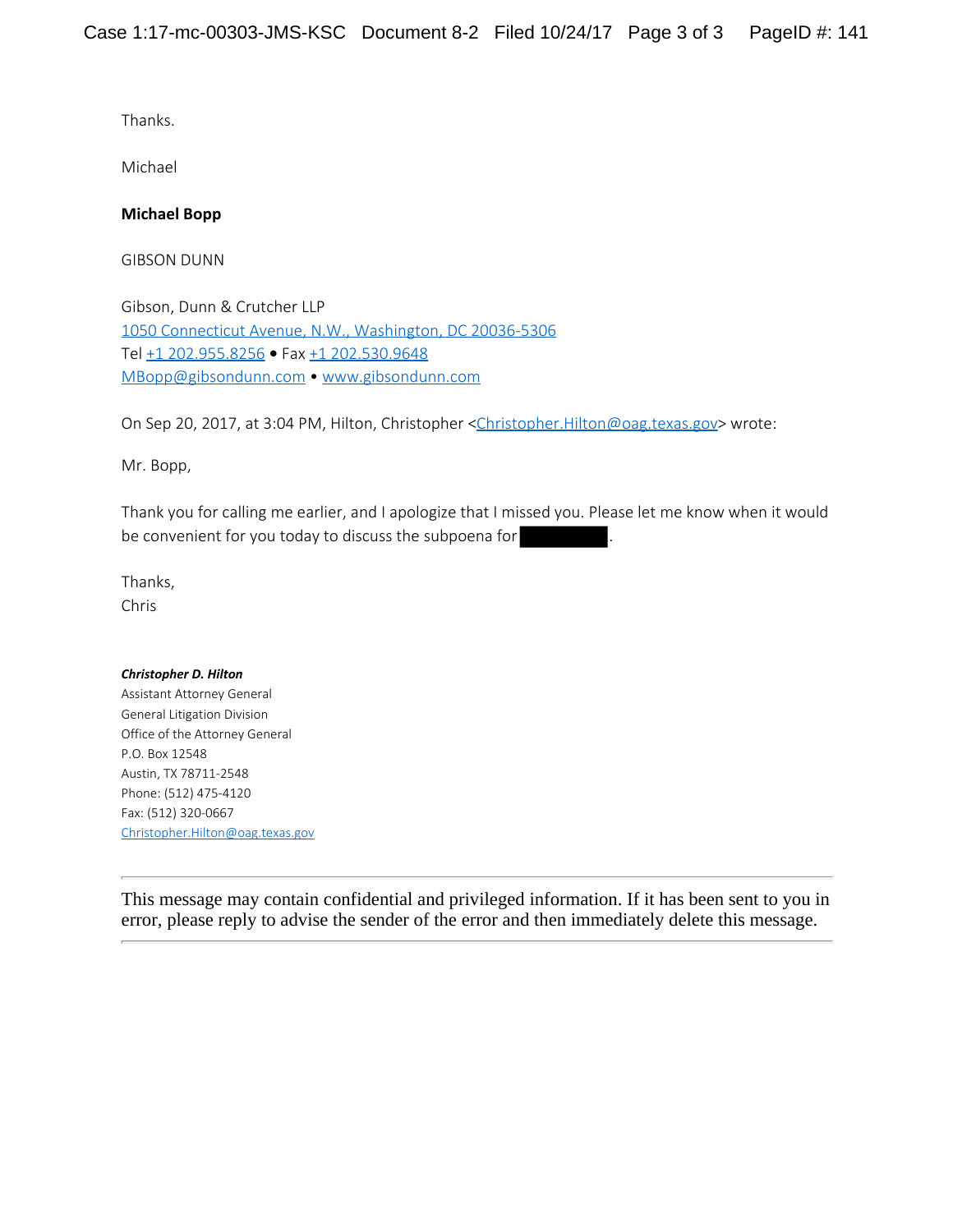| From:    | Bopp, Michael D.                                    |
|----------|-----------------------------------------------------|
| To:      | Hilton, Christopher; Jura, Perlette Michèle         |
| $Cc$ :   | Stephens, Andrew; McCarty, Darren; Martinez, Tamera |
| Subject: | RE: Your voicemail                                  |
| Date:    | Friday, October 06, 2017 5:41:08 PM                 |
|          |                                                     |

Thanks, Chris. We will respond more comprehensively but can you please explain under what circumstances you are proposing to possibly question Dr. on the Daleiden videos? I don't understand your point about using them to impeach Dr. **If they aren't used or referred to**, how could something come up that would open up their use to impeach?

Michael

#### **Michael Bopp**

# GIBSON DUNN

Gibson, Dunn & Crutcher LLP 1050 Connecticut Avenue, N.W., Washington, DC 20036-5306 Tel +1 202.955.8256 **•** Fax +1 202.530.9648 [MBopp@gibsondunn.com](mailto:MBopp@gibsondunn.com) • [www.gibsondunn.com](https://urldefense.proofpoint.com/v2/url?u=http-3A__www.gibsondunn.com&d=DwMFAw&c=Z_mC1sqOcfBCM1ZptXokOj7_ss37GsaAMzCZyvOxKN4&r=5irXdVoZG0mBAIDL3TEXYh4yOyN0Pfd3ToDoBL_QIk0&m=H3-Q163GZu-OUw1NCfsrmjEsGcjLQ3azwZ7SbQjVGk4&s=hN8-ha2TLMS6XBTvKKqdumoNmJYcwcjDhqDQ77gVxfg&e=)

**From:** Hilton, Christopher [mailto:Christopher.Hilton@oag.texas.gov] **Sent:** Friday, October 6, 2017 6:28 PM **To:** Jura, Perlette Michèle <PJura@gibsondunn.com>; Bopp, Michael D. <MBopp@gibsondunn.com> **Cc:** Stephens, Andrew <Andrew.Stephens@oag.texas.gov>; McCarty, Darren

<Darren.McCarty@oag.texas.gov>; Martinez, Tamera <Tamera.Martinez@oag.texas.gov> **Subject:** RE: Your voicemail

Perlette,

The following are the topics that will be the subject of Dr. 's deposition:

- The use, safety, and efficacy of techniques for causing fetal demise, including digoxin, potassium chloride (KCl), and umbilical cord transection
- Articles and/or studies participated in or written by Dr.
- Dr. 's work for PPFA and personal knowledge of PPFA practices
- Documents, including policies, procedures, and other communications, related to the above

We cannot agree to allow you to unilaterally decide to stop the deposition if you think a topic of questioning is outside the agreed upon scope. However, we would suggest that you can call the special master appointed in the Texas litigation (Karl Bayer) if you think the scope of questioning is overly broad. Additionally, we would like more information regarding your line of concerns related to Dr. offering expert testimony. Any authority you have on the issue would be helpful for us to understand the scope of your objection.

Finally, although we do not intend to bring up the Daleiden videos, we may need to reserve the right to question Dr. **about them to the extent that she opens the door with her answers or for**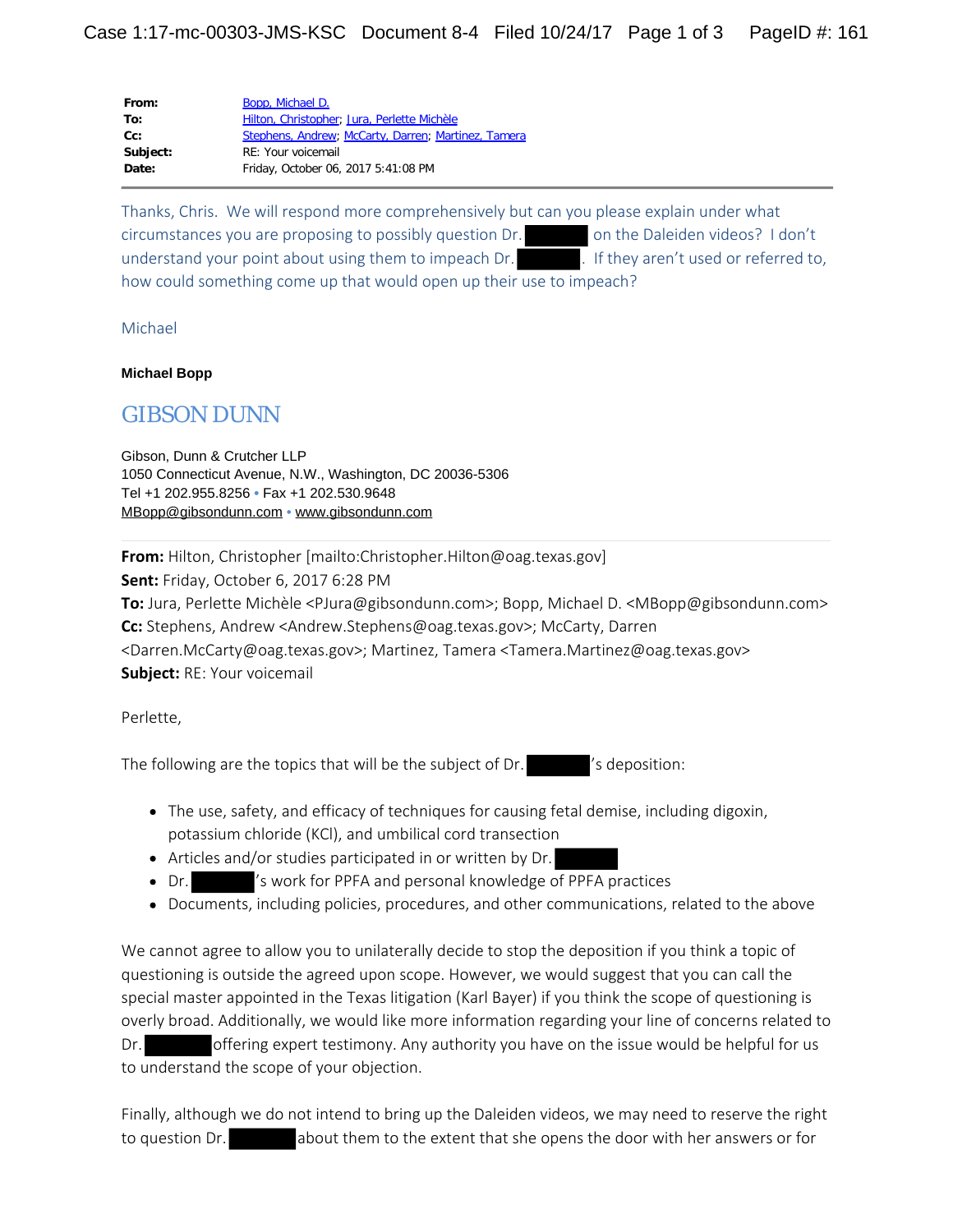purposes of impeachment.

We await your draft filings concerning the protective order as we discussed.

Thanks,

Chris

**From:** Jura, Perlette Michèle [\[mailto:PJura@gibsondunn.com](mailto:PJura@gibsondunn.com)] **Sent:** Friday, October 06, 2017 8:10 AM To: Bopp, Michael D. [<MBopp@gibsondunn.com](mailto:MBopp@gibsondunn.com)> C: Hilton, Christopher [<Christopher.Hilton@oag.texas.gov](mailto:Christopher.Hilton@oag.texas.gov)>; Stephens, Andrew [<Andrew.Stephens@oag.texas.gov](mailto:Andrew.Stephens@oag.texas.gov)>; Martinez, Tamera <[Tamera.Martinez@oag.texas.gov](mailto:Tamera.Martinez@oag.texas.gov)> **Subject:** Re: Your voicemail

Just seeing this. I will call in now.

On Oct 6, 2017, at 5:56 AM, Bopp, Michael D. [<MBopp@gibsondunn.com](mailto:MBopp@gibsondunn.com)> wrote:

We can use this dial-in but let's make sure this still works for Perlette:

866-747-5969 passcode: 202-955-8256

**Michael Bopp**

# GIBSON DUNN

Gibson, Dunn & Crutcher LLP 1050 Connecticut Avenue, N.W., Washington, DC 20036-5306 Tel +1 202.955.8256 **•** Fax +1 202.530.9648 [MBopp@gibsondunn.com](mailto:MBopp@gibsondunn.com) • [www.gibsondunn.com](https://urldefense.proofpoint.com/v2/url?u=http-3A__www.gibsondunn.com&d=DwMFAw&c=Z_mC1sqOcfBCM1ZptXokOj7_ss37GsaAMzCZyvOxKN4&r=5irXdVoZG0mBAIDL3TEXYh4yOyN0Pfd3ToDoBL_QIk0&m=E7TICKE7_sarHApp2_4QY-CDQvFfF5z4KVoxbwSBD7o&s=Vt4CNrfm_tcHSoez44r7P6ZnVCcHrw726UNZ8NhZ_eg&e=)

**From:** Hilton, Christopher [<mailto:Christopher.Hilton@oag.texas.gov>] **Sent:** Friday, October 6, 2017 8:55 AM **To:** Jura, Perlette Michèle <*PJura@gibsondunn.com>* Cc: Bopp, Michael D. [<MBopp@gibsondunn.com](mailto:MBopp@gibsondunn.com)>; Stephens, Andrew [<Andrew.Stephens@oag.texas.gov](mailto:Andrew.Stephens@oag.texas.gov)>; Martinez, Tamera [<Tamera.Martinez@oag.texas.gov](mailto:Tamera.Martinez@oag.texas.gov)> **Subject:** Re: Your voicemail

We can chat now. What number should we call

**From:** Jura, Perlette Michèle <*[PJura@gibsondunn.com>](mailto:PJura@gibsondunn.com)* **Sent:** Thursday, October 5, 2017 11:21:09 PM **To:** Hilton, Christopher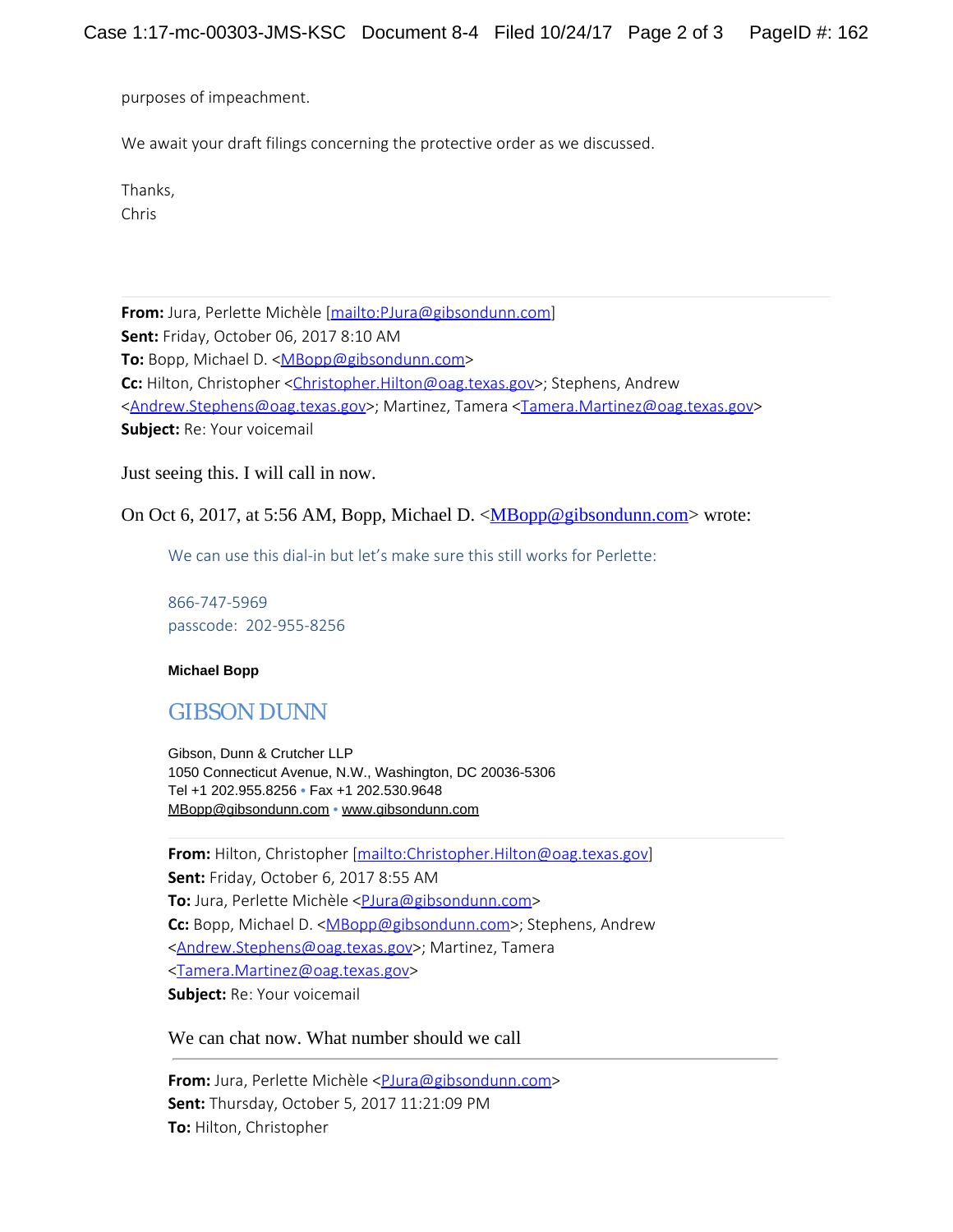**Cc:** Bopp, Michael D. **Subject:** Re: Your voicemail

Got it. Looks like my flight schedule tomorrow will be tricky. Would it be possible for us to speak a little earlier tomorrow - say 6 am pacific (9 am eastern)? Or, I'd be happy to do a call Saturday between 9 am and noon pacific. I'm also free almost all day Sunday.

On Oct 5, 2017, at 3:26 PM, Hilton, Christopher <[Christopher.Hilton@oag.texas.gov](mailto:Christopher.Hilton@oag.texas.gov)> wrote:

 $\overline{\phantom{a}}$  , and the set of the set of the set of the set of the set of the set of the set of the set of the set of the set of the set of the set of the set of the set of the set of the set of the set of the set of the s

 $\overline{\phantom{a}}$  , and the set of the set of the set of the set of the set of the set of the set of the set of the set of the set of the set of the set of the set of the set of the set of the set of the set of the set of the s

Early afternoon CST would be best for us

**From:** Jura, Perlette Michèle <[PJura@gibsondunn.com>](mailto:PJura@gibsondunn.com) **Sent:** Thursday, October 5, 2017 4:22:02 PM **To:** Hilton, Christopher **Cc:** Bopp, Michael D. **Subject:** Your voicemail

Chris,

I received your voicemail asking for a call. I'm tied up the rest of the afternoon, but Michael and I could do a call tomorrow if you like. Let me know your windows of availability and we'll figure out a mutually agreeable time. Thanks!

 This message may contain confidential and privileged information. If it has been sent to you in error, please reply to advise the sender of the error and then immediately delete this message.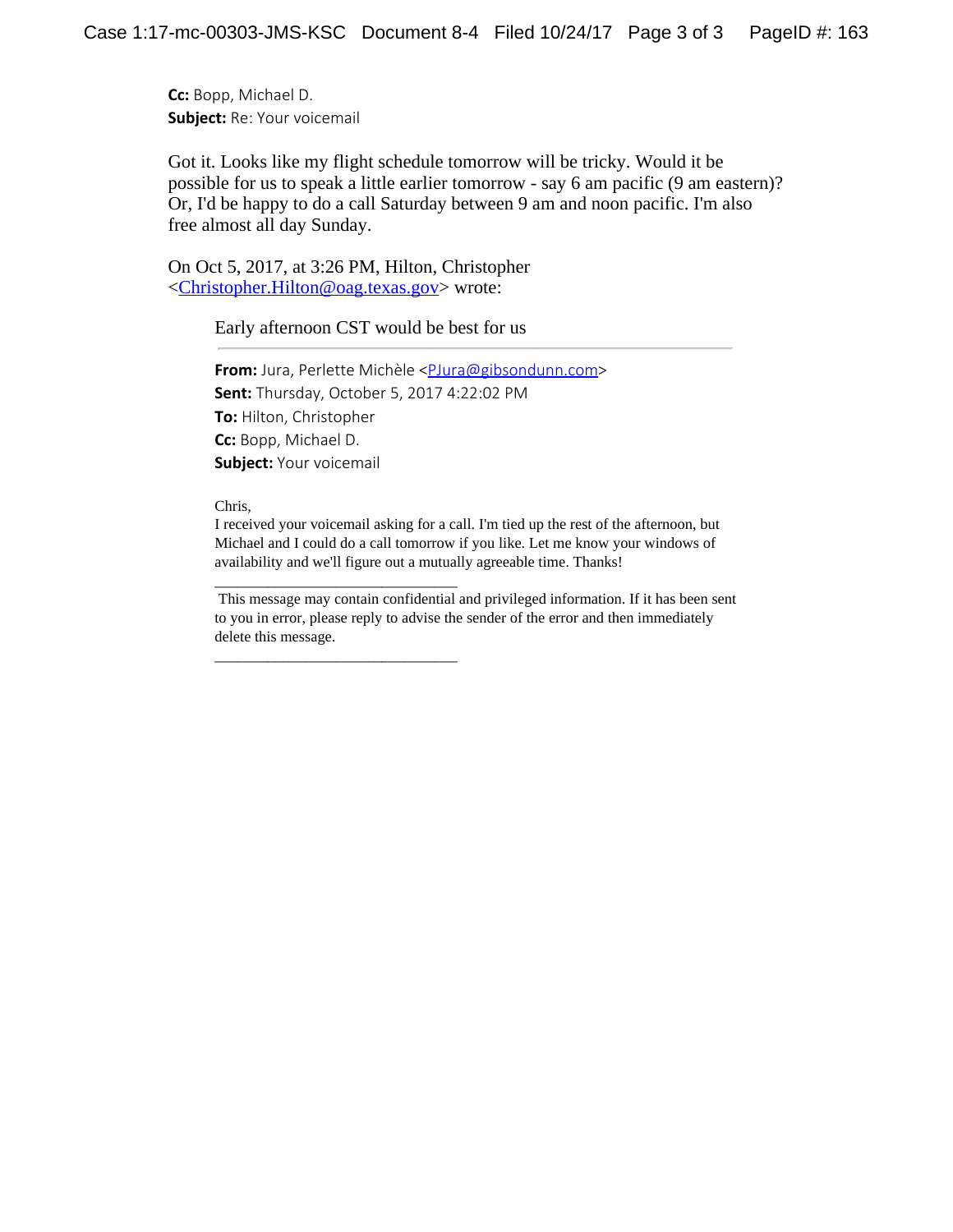| From:        | Adriance, Vanessa C.                                                                          |
|--------------|-----------------------------------------------------------------------------------------------|
| To:          | Hilton, Christopher                                                                           |
| Cc:          | Jura, Perlette Michèle; Bopp, Michael D.; Stephens, Andrew; McCarty, Darren; Martinez, Tamera |
| Subiect:     | Whole Women"s Health v. Paxton                                                                |
| Date:        | Tuesday, October 10, 2017 1:52:47 PM                                                          |
| Attachments: | 2017.10.10 Letter to Christopher Hilton.pdf                                                   |

Counsel,

Thank you for your email of last Friday. We have conferred with our client, and we attach a letter here confirming our understanding of our conversations and prior correspondence. We will move forward with finalizing our papers seeking a protective order from the Court in conformity with the attached.

Thank you and have a pleasant afternoon.

Vanessa

Vanessa C. Adriance

**GIBSON DUNN** 

Gibson, Dunn & Crutcher LLP 333 South Grand Avenue, Los Angeles, CA 90071-3197 Tel +1 213.229.7754 • Fax +1 213.229.6754 VAdriance@gibsondunn.com · www.gibsondunn.com

This message may contain confidential and privileged information. If it has been sent to you in error, please reply to advise the sender of the error and then immediately delete this message.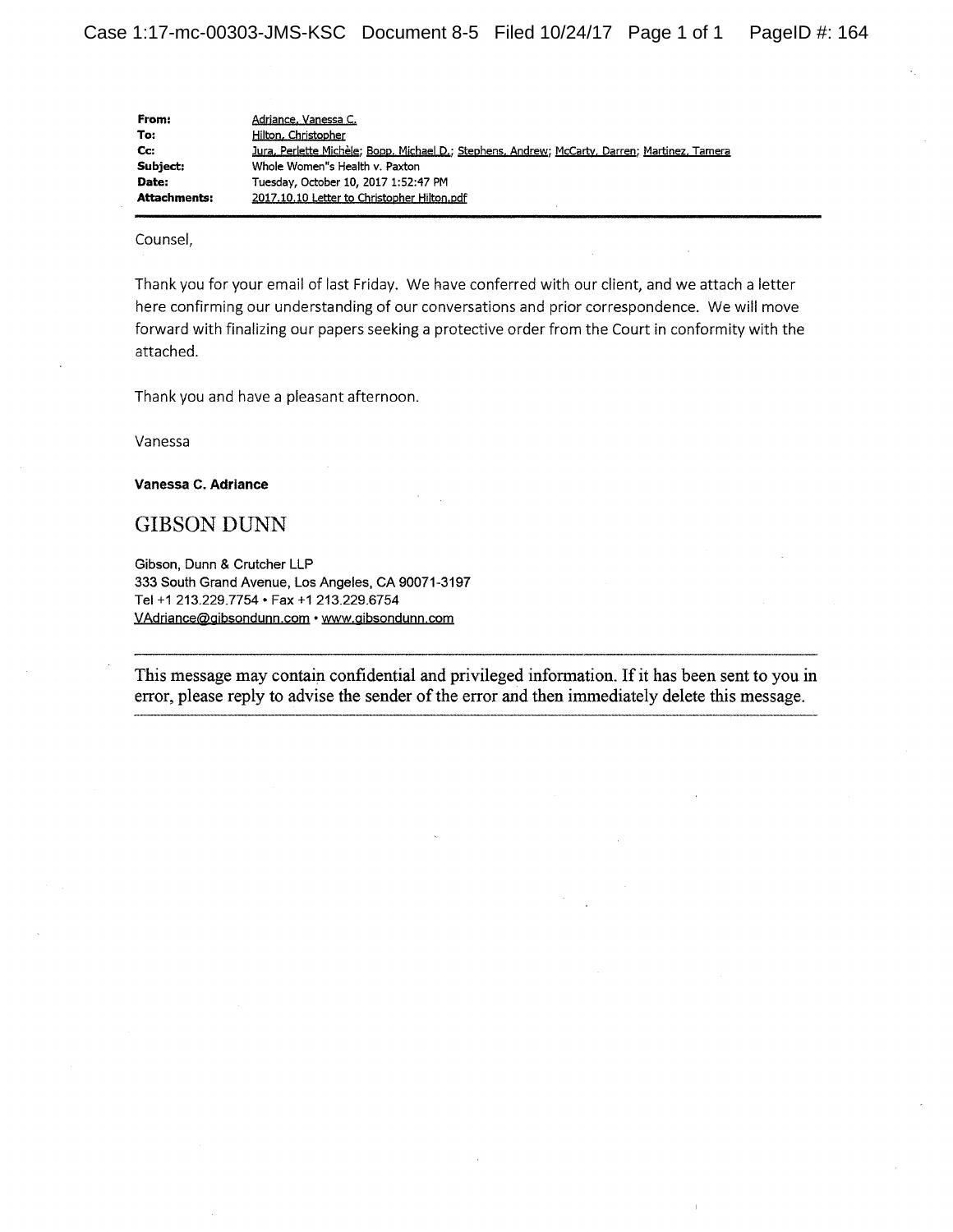| From:    | Adriance, Vanessa C.                                       |
|----------|------------------------------------------------------------|
| To:      | Hilton, Christopher                                        |
| $Cc$ :   | Jura, Perlette Michèle; Bopp, Michael D.; Stephens, Andrew |
| Subject: | Re: Whole Women"s Health                                   |
| Date:    | Monday, October 23, 2017 7:48:50 PM                        |

Chris,

We are now authorized to accept service of your new subpoena to Dr. . You may direct it to me or to Michael Bopp in our Washington DC office. Thank you.

Have a good evening,

Vanessa

**Vanessa C. Adriance**

GIBSON DUNN

Gibson, Dunn & Crutcher LLP 333 South Grand Avenue, Los Angeles, CA [90071-3197](x-apple-data-detectors://1/0) Tel +1 [213.229.7754](tel:+1%20213.229.7754) **•** Fax +1 [213.229.6754](tel:+1%20213.229.6754) [VAdriance@gibsondunn.com](mailto:VAdriance@gibsondunn.com) • [www.gibsondunn.com](https://urldefense.proofpoint.com/v2/url?u=http-3A__www.gibsondunn.com_&d=DwMF-g&c=Z_mC1sqOcfBCM1ZptXokOj7_ss37GsaAMzCZyvOxKN4&r=5irXdVoZG0mBAIDL3TEXYh4yOyN0Pfd3ToDoBL_QIk0&m=PlphdgTL2q8Zr-n9D757GFTz10-fDTjIG0-VytwdBXE&s=fUMOurW2gRRgyHnNuliQxAUvyn6idtRs-AxIOJR3kQ4&e=)

On Oct 20, 2017, at 12:41 PM, Hilton, Christopher [<Christopher.Hilton@oag.texas.gov](mailto:Christopher.Hilton@oag.texas.gov)> wrote:

Your motion contained a lot of language that we could not agree to. This is an unopposed motion and could realistically be a paragraph or two in length. Your filings here are not the appropriate place to rehash everything surrounding the Daleiden videos, especially because we will not be asking Dr. about them.

We are not opposed to filing her testimony under seal and referring to her testimony by pseudonym. However, as we have explained several times, Dr. 'S name has come up in several depositions and appears on documents and policies, and she has authored numerous articles. The language of your order would require us to, for example, redact her name from her own studies, which we cannot agree to.

We can agree that the video will not be used, and we have no intention to ask about any patient information. I thought that this was clear from our last conversation, but to the extent that it wasn't, you can have that assurance.

If you'd like to discuss this further, we remain willing to do so. Please let us know as soon as possible if we need to move the location of the deposition, as we need to book travel arrangements.

Thanks, Chris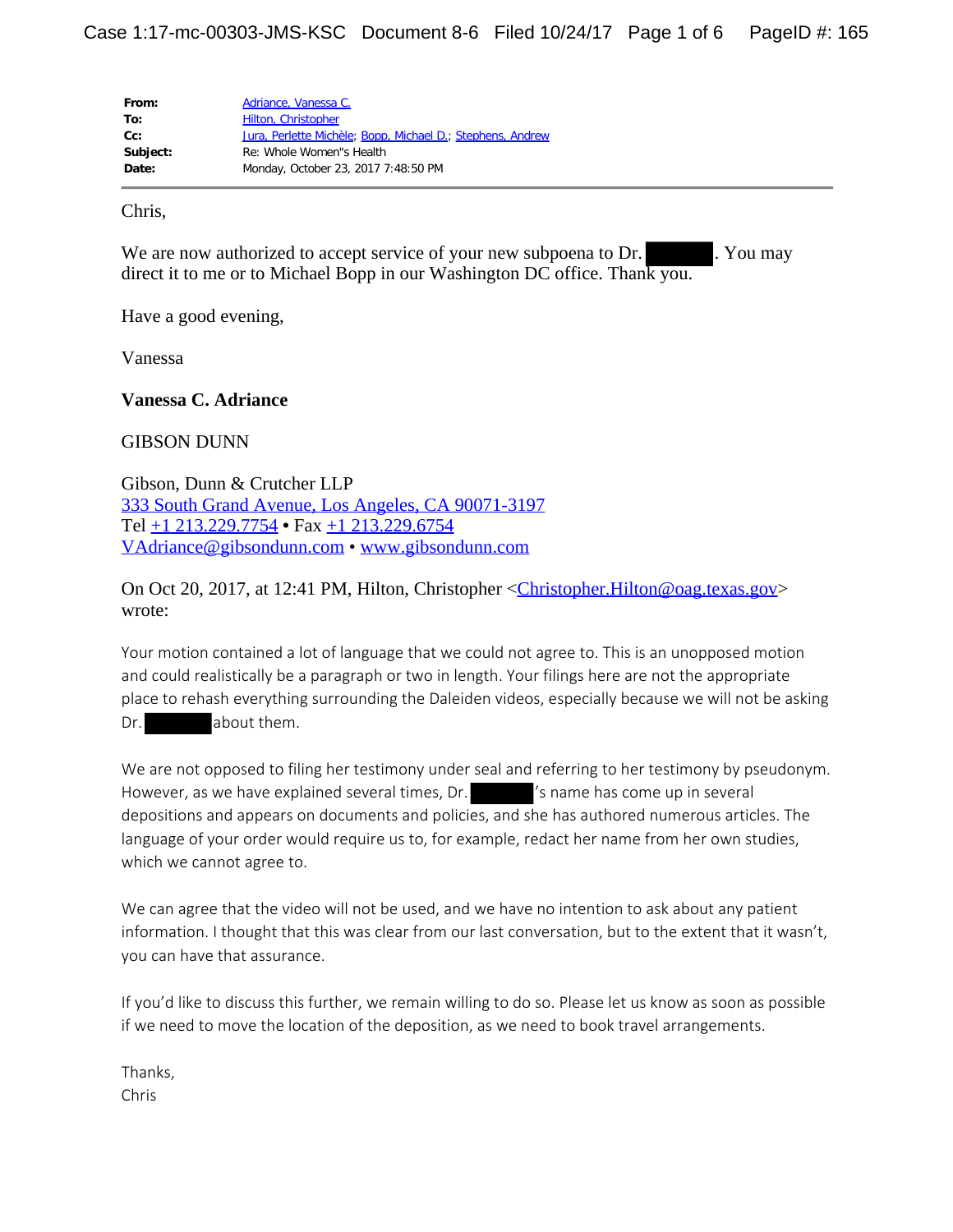**From:** Jura, Perlette Michèle [\[mailto:PJura@gibsondunn.com](mailto:PJura@gibsondunn.com)] **Sent:** Thursday, October 19, 2017 5:03 PM To: Hilton, Christopher [<Christopher.Hilton@oag.texas.gov](mailto:Christopher.Hilton@oag.texas.gov)>; Bopp, Michael D. [<MBopp@gibsondunn.com](mailto:MBopp@gibsondunn.com)> **Cc:** Adriance, Vanessa C. <<u>VAdriance@gibsondunn.com</u>>; Stephens, Andrew [<Andrew.Stephens@oag.texas.gov](mailto:Andrew.Stephens@oag.texas.gov)> **Subject:** RE: Whole Women's Health

### Chris,

We have reviewed your proposed changes and we do not agree with them. As you know, we have done a lot of work drafting the papers and we've had numerous calls with your team. At this point, we are willing to talk further, but it does not look like we are going to reach an agreement. Your edits strike specific, simple protections that we had previously discussed. For example, on our last call, we thought we reached agreement that witnesses be asked to refer to our client by a pseudonym so that her name is not connected with the trial in a public way. But you have stricken the provisions intended to keep her identity out of the public record from our draft motion. Likewise, for the sake of her patients, it is important that you confirm up front that they will not be asked about. Yet you have stricken that specific exclusion from the topics as well. Nor have you provided any assurance that you will not use the CMP videos (which themselves disclose Dr.

s identity in the most inflammatory fashion and thus expose her to significant risk) in your trial.

I can ask Deb if we are authorized to accept service if you want to serve a new subpoena for Hawaii. At this time I do not have her authorization, so I'll need to ask.

Perlette Michèle Jura

## GIBSON DUNN

Gibson, Dunn & Crutcher LLP 333 South Grand Avenue, Los Angeles, CA 90071-3197 Tel +1 213.229.7121 **•** Fax +1 213.229.6121 [PJura@gibsondunn.com](mailto:PJura@gibsondunn.com) • [www.gibsondunn.com](https://urldefense.proofpoint.com/v2/url?u=http-3A__www.gibsondunn.com_&d=DwMFAw&c=Z_mC1sqOcfBCM1ZptXokOj7_ss37GsaAMzCZyvOxKN4&r=5irXdVoZG0mBAIDL3TEXYh4yOyN0Pfd3ToDoBL_QIk0&m=AfClQrqZLZdfRP32h67F8wmuoISLrh7I1C2tKrG8iv8&s=0_GttC7i1taBhp5UQ3_pP_B-BkZ2iJTaQrOOx7aR5xc&e=)

**From:** Hilton, Christopher [<mailto:Christopher.Hilton@oag.texas.gov>] **Sent:** Wednesday, October 18, 2017 5:55 PM **To:** Jura, Perlette Michèle [<PJura@gibsondunn.com>](mailto:PJura@gibsondunn.com); Bopp, Michael D. [<MBopp@gibsondunn.com](mailto:MBopp@gibsondunn.com)> C: Adriance, Vanessa C. [<VAdriance@gibsondunn.com](mailto:VAdriance@gibsondunn.com)>; Stephens, Andrew [<Andrew.Stephens@oag.texas.gov](mailto:Andrew.Stephens@oag.texas.gov)> **Subject:** RE: Whole Women's Health

Perlette and Michael,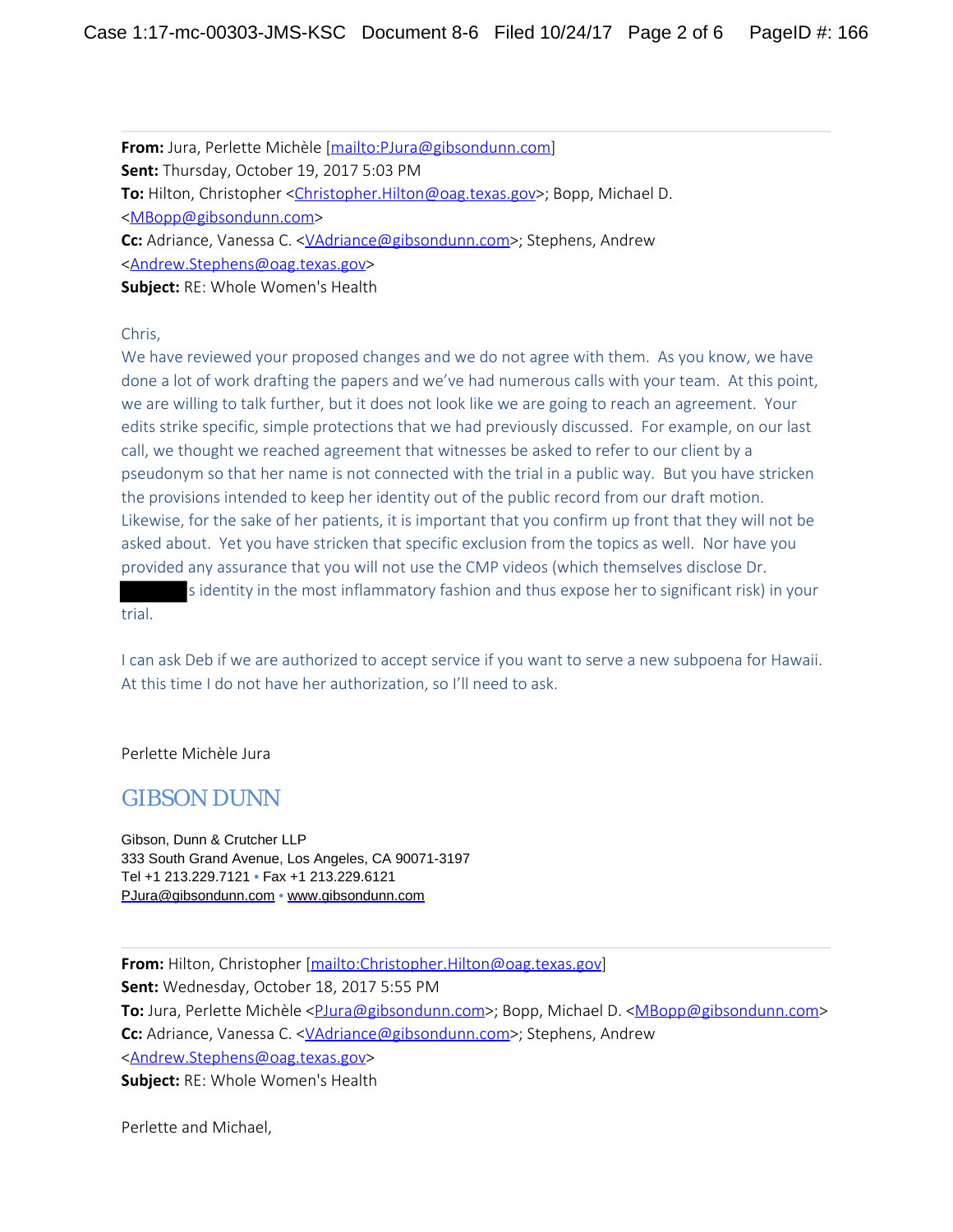We will be serving an amended subpoena tomorrow morning. Please advise as to whether you will accept service. Additionally, please advise as to whether you will agree to a date and location.

Thanks, Chris

**From:** Hilton, Christopher **Sent:** Tuesday, October 17, 2017 12:56 PM To: 'Jura, Perlette Michèle' <**PJura@gibsondunn.com> Cc:** Adriance, Vanessa C. < <u>VAdriance</u>@gibsondunn.com>; Stephens, Andrew [<Andrew.Stephens@oag.texas.gov](mailto:Andrew.Stephens@oag.texas.gov)>; Bopp, Michael D. [<MBopp@gibsondunn.com](mailto:MBopp@gibsondunn.com)> **Subject:** RE: Whole Women's Health

As I said, we will respond soon regarding your drafts. However, we need a deposition date and location regardless. I don't understand the issue with providing a date for the deposition and confirmation that you will accept service. We will just re-notice for Hawaii if you can't agree to LA.

Thanks, Chris

**From:** Jura, Perlette Michèle [\[mailto:PJura@gibsondunn.com](mailto:PJura@gibsondunn.com)] **Sent:** Tuesday, October 17, 2017 12:41 PM **To:** Hilton, Christopher [<Christopher.Hilton@oag.texas.gov](mailto:Christopher.Hilton@oag.texas.gov)> **Cc:** Adriance, Vanessa C. < <u>VAdriance</u>@gibsondunn.com>; Stephens, Andrew [<Andrew.Stephens@oag.texas.gov](mailto:Andrew.Stephens@oag.texas.gov)>; Bopp, Michael D. [<MBopp@gibsondunn.com](mailto:MBopp@gibsondunn.com)> **Subject:** Re: Whole Women's Health

We are still trying to figure out, but I do know that for now, we don't have agreement on moving the depo to LA. I am growing very concerned that you are making substantial edits or planning to change the parameters of what we're trying to reach agreement on. We took the laboring oar here and have done our best to be cooperative. We would like to see your proposed edits before doing even more heavy lifting on our side.

Thanks, Perlette

On Oct 17, 2017, at 10:02 AM, Hilton, Christopher [<Christopher.Hilton@oag.texas.gov](mailto:Christopher.Hilton@oag.texas.gov)> wrote:

We will be responding to your drafts this afternoon. However, regardless of whether we reach agreement, we need to know a date and location for the deposition and whether you will agree to accept service. Please respond with that today, as we need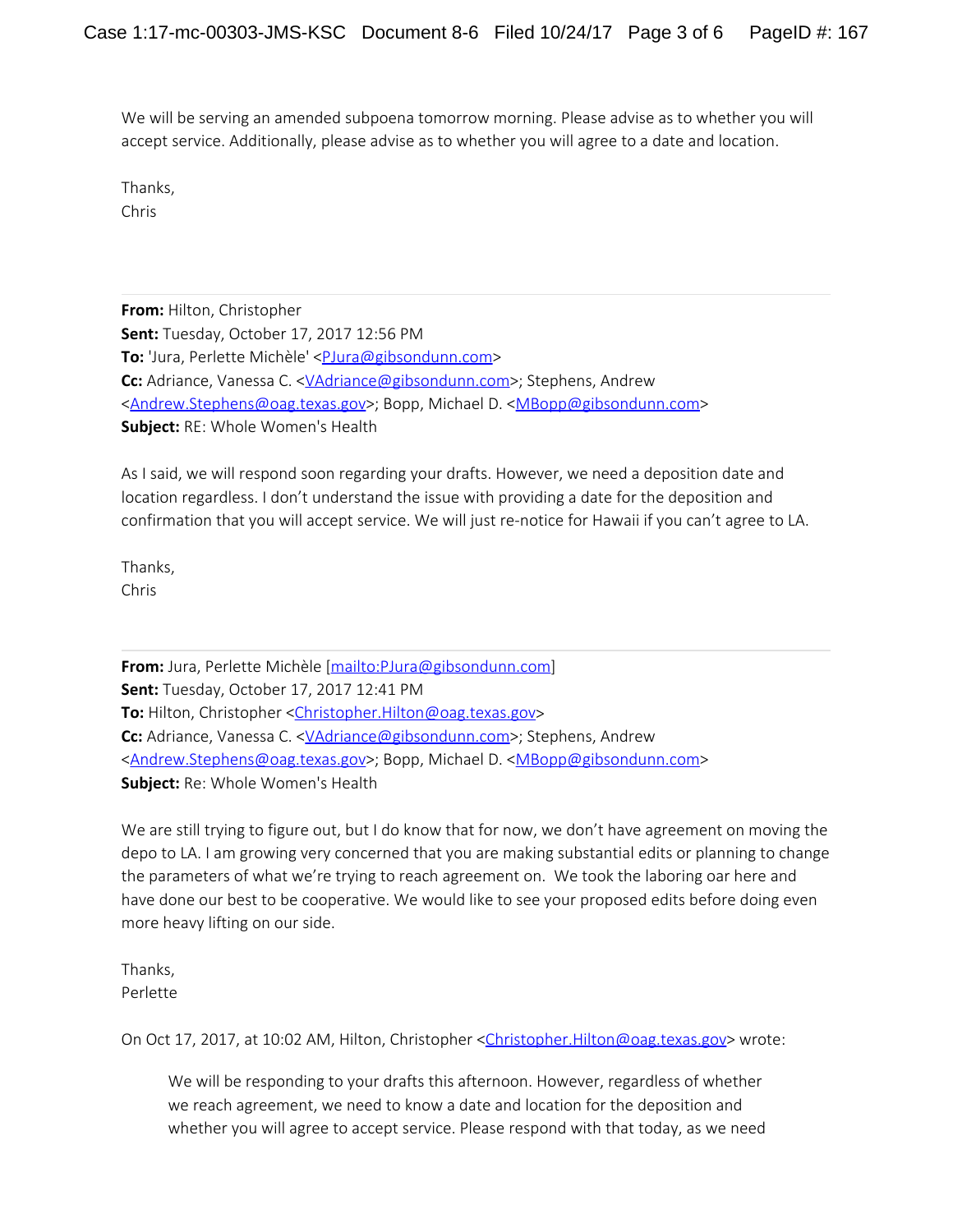to issue a new subpoena.

Thanks, Chris

**From:** Adriance, Vanessa C. [\[mailto:VAdriance@gibsondunn.com](mailto:VAdriance@gibsondunn.com)] **Sent:** Monday, October 16, 2017 7:40 PM **To:** Hilton, Christopher [<Christopher.Hilton@oag.texas.gov](mailto:Christopher.Hilton@oag.texas.gov)>; Stephens, Andrew [<Andrew.Stephens@oag.texas.gov](mailto:Andrew.Stephens@oag.texas.gov)> Cc: Jura, Perlette Michèle [<PJura@gibsondunn.com>](mailto:PJura@gibsondunn.com); Bopp, Michael D. [<MBopp@gibsondunn.com](mailto:MBopp@gibsondunn.com)> **Subject:** RE: Whole Women's Health

Hi, Chris,

I know you all are waiting on us for dates and locations, and so I wanted to get back to you. It looks like the 25<sup>th</sup> or 26<sup>th</sup> would work as far as dates. Tentatively our Los Angeles offices looks like it will probably work as a location, but I'm still confirming that. If the location were at our office, we could also provide breakout rooms for counsel. But any agreement is subject to our seeing any comments you may have on the drafts we sent last week, and our reaching final agreement on those documents and the parameters of any deposition more generally. As such, we are not waiving any objections at this time by providing dates and a location. But we didn't want to leave you hanging because we understand that you're under some time pressure.

Thanks and have a great evening,

Vanessa

### **Vanessa C. Adriance**

## GIBSON DUNN

Gibson, Dunn & Crutcher LLP 333 South Grand Avenue, Los Angeles, CA 90071-3197 Tel +1 213.229.7754 **•** Fax +1 213.229.6754 [VAdriance@gibsondunn.com](mailto:VAdriance@gibsondunn.com) • [www.gibsondunn.com](https://urldefense.proofpoint.com/v2/url?u=http-3A__www.gibsondunn.com&d=DwMFAw&c=Z_mC1sqOcfBCM1ZptXokOj7_ss37GsaAMzCZyvOxKN4&r=5irXdVoZG0mBAIDL3TEXYh4yOyN0Pfd3ToDoBL_QIk0&m=xsrZ70cN9COPS3ExsUpseJ4f_Z1bZF3uVpa5Z1T_24g&s=fx3IS5TF31iEoGQOe0I6aeDsQe5yAkv4FXmjMKTjH0Q&e=)

**From:** Hilton, Christopher [<mailto:Christopher.Hilton@oag.texas.gov>] **Sent:** Monday, October 16, 2017 8:32 AM To: Adriance, Vanessa C. < VAdriance@gibsondunn.com>; Stephens, Andrew [<Andrew.Stephens@oag.texas.gov](mailto:Andrew.Stephens@oag.texas.gov)> **Cc:** Jura, Perlette Michèle [<PJura@gibsondunn.com>](mailto:PJura@gibsondunn.com); Bopp, Michael D. [<MBopp@gibsondunn.com](mailto:MBopp@gibsondunn.com)> **Subject:** RE: Whole Women's Health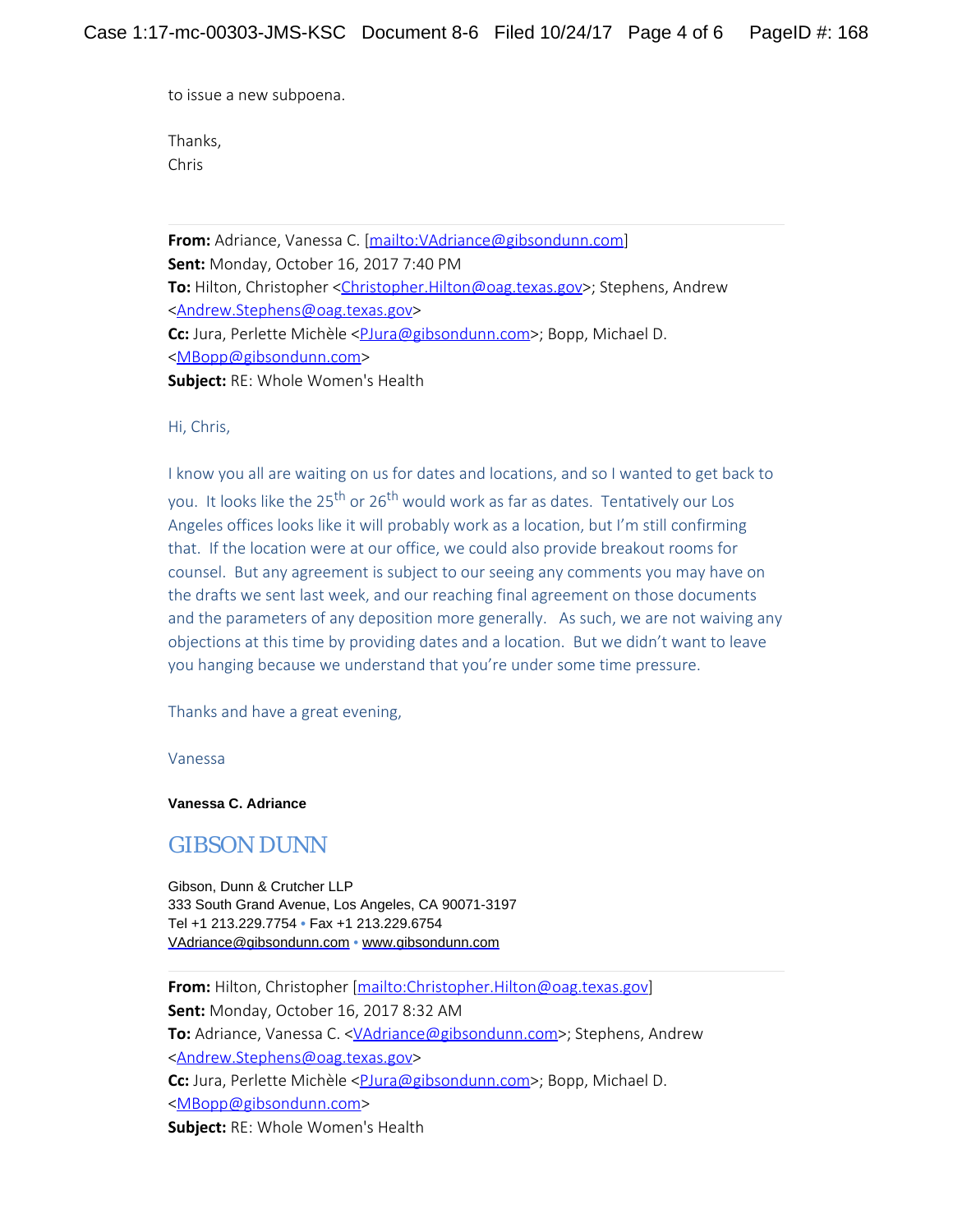We are still reviewing these drafts, but will respond as soon as possible. Please provide deposition dates and an agreeable location today

Thanks, Chris

**From:** Hilton, Christopher **Sent:** Friday, October 13, 2017 1:11 PM To: Adriance, Vanessa C. [<VAdriance@gibsondunn.com](mailto:VAdriance@gibsondunn.com)>; Stephens, Andrew [<Andrew.Stephens@oag.texas.gov](mailto:Andrew.Stephens@oag.texas.gov)> Cc: Jura, Perlette Michèle <*PJura@gibsondunn.com>*; Bopp, Michael D. [<MBopp@gibsondunn.com](mailto:MBopp@gibsondunn.com)> **Subject:** Re: Whole Women's Health

Thanks, we will review and respond. What dates are available for the deposition

**From:** Adriance, Vanessa C. < VAdriance@gibsondunn.com> **Sent:** Friday, October 13, 2017 12:49:48 PM **To:** Hilton, Christopher; Stephens, Andrew **Cc:** Jura, Perlette Michèle; Bopp, Michael D. **Subject:** Whole Women's Health

Chris and Andrew,

Per our conversation yesterday and my email of last night, attached please find working drafts of our motion for protective order, proposed protective order, motion to seal, and related supporting declarations, which we propose to file. Note that these have not been finalized yet, so they remain subject to revision. Nevertheless, we understand you are under time constraints and so wanted to get this to you today.

Attached please find our working drafts of the following documents:

- 1. Unopposed motion for protective order
- 2. Proposed protective order.
- 3. Doe declaration in support of same
- 4. Cohen declaration in support of same
- 5. Bopp declaration in support of same
- 6. Motion to seal Exhibit 1 of the Bopp declaration.

Please let us know if you want to discuss.

Thank you and best regards,

Vanessa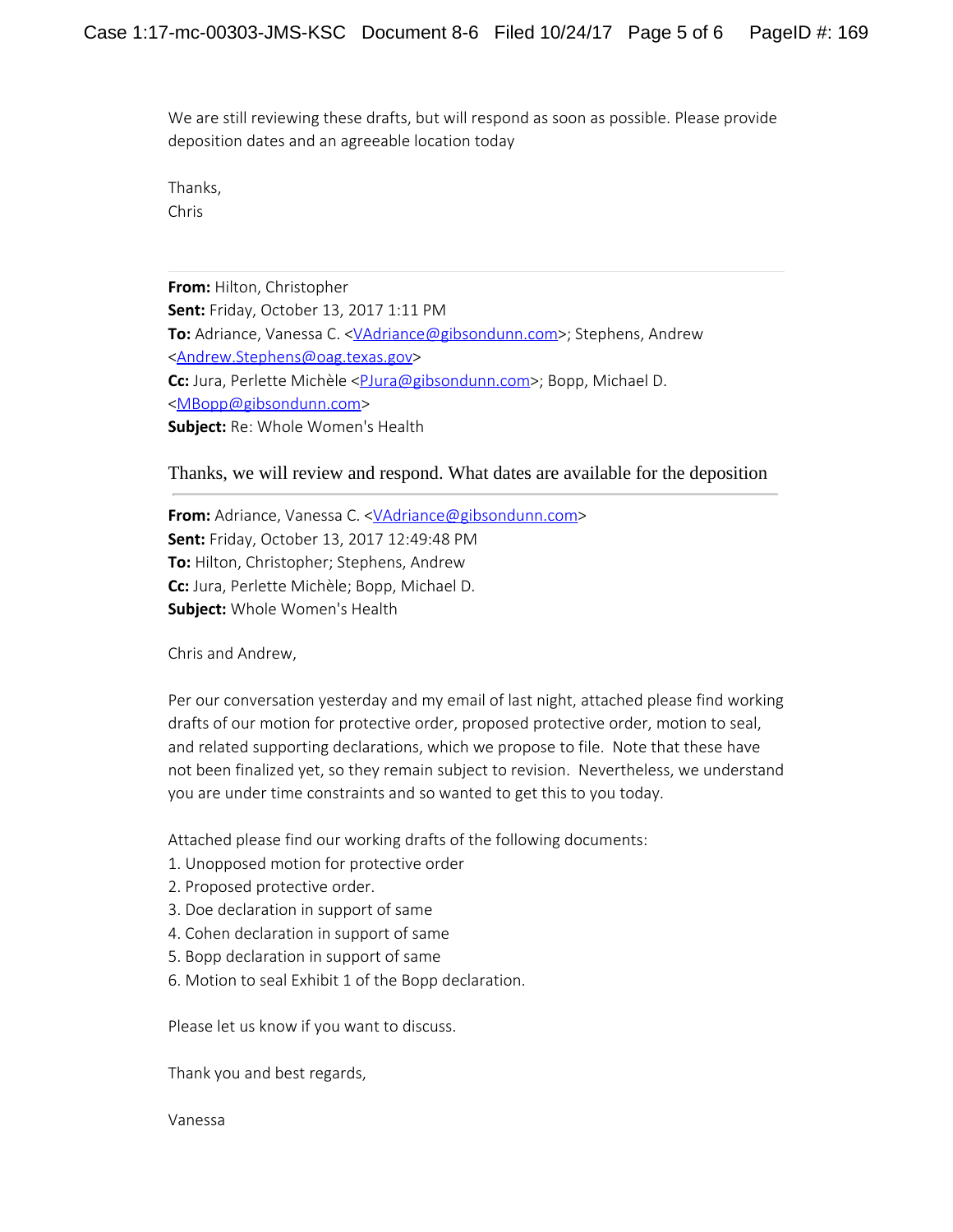**Vanessa C. Adriance**

GIBSON DUNN

Gibson, Dunn & Crutcher LLP 333 South Grand Avenue, Los Angeles, CA 90071-3197 Tel +1 213.229.7754 **•** Fax +1 213.229.6754 [VAdriance@gibsondunn.com](mailto:VAdriance@gibsondunn.com) • [www.gibsondunn.com](https://urldefense.proofpoint.com/v2/url?u=http-3A__www.gibsondunn.com&d=DwMFAw&c=Z_mC1sqOcfBCM1ZptXokOj7_ss37GsaAMzCZyvOxKN4&r=5irXdVoZG0mBAIDL3TEXYh4yOyN0Pfd3ToDoBL_QIk0&m=zv0wEetCV4hp8IufR5Cn94MOlogYyBjCkzq2Wyy6Mtg&s=Sii6ryzM6f_k4bf26vWr-iv5vORhJlMRfbKIr37BUcU&e=)

This message may contain confidential and privileged information. If it has been sent to you in error, please reply to advise the sender of the error and then immediately delete this message.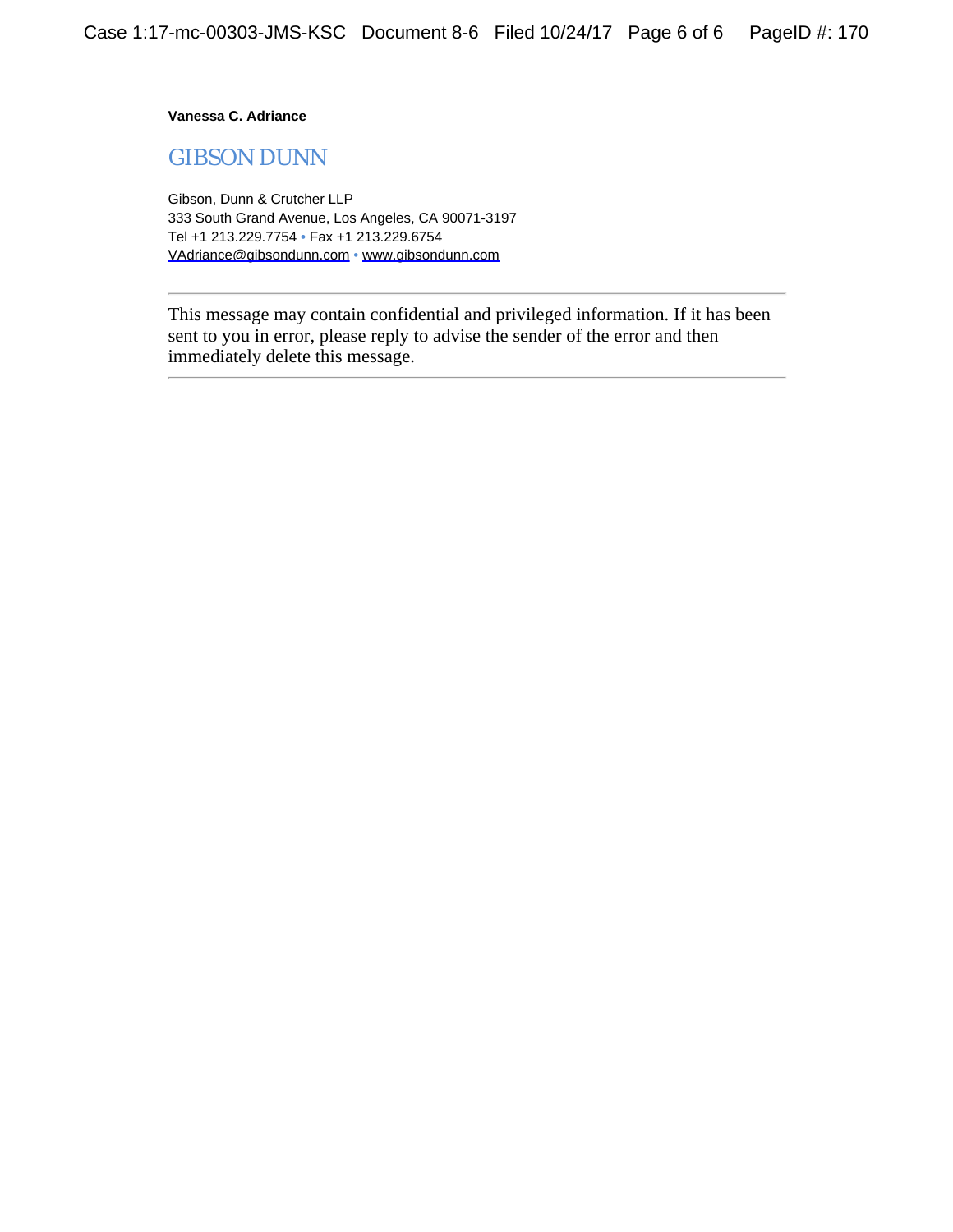| From:               | Adriance, Vanessa C.                                                                                                                                                                                                                                                                                                                                                                                                                                                |
|---------------------|---------------------------------------------------------------------------------------------------------------------------------------------------------------------------------------------------------------------------------------------------------------------------------------------------------------------------------------------------------------------------------------------------------------------------------------------------------------------|
| To:                 | Hilton, Christopher; Hita, Sandy; Stephens, Andrew; pat@pjofca.com; jcrepps@reprorights.org;<br>mduane@reprorights.org; alawrence@mofo.com; melissa.cohen@ppfa.org                                                                                                                                                                                                                                                                                                  |
| Cc:                 | www.goodsill.com; naltman@goodsill.com; Bopp, Michael D.; Jura, Perlette Michèle; McCarty, Darren; Martinez,<br>Tamera                                                                                                                                                                                                                                                                                                                                              |
| Subject:            | RE: Whole Woman"s Health et al. v. Ken Paxton, et al.                                                                                                                                                                                                                                                                                                                                                                                                               |
| Date:               | Tuesday, October 24, 2017 7:47:35 PM                                                                                                                                                                                                                                                                                                                                                                                                                                |
| <b>Attachments:</b> | 6589732 1 [1] Doe Motion to Ouash Depo Subpoena (f 10-23-17) pdf<br>6589785 1 [3] Doe EPM for Leave to FUS Portions of [1] Doe Motion to Oupdf<br>6589796 1 [4] Doe EPA to Shorten Time for Hearing on [1] Doe Motion to pdf<br>Page 5 of Exhibit 1 to Dec of Bopp.pdf<br>Pages 1-5 of Dec of Jane Doe.pdf<br>Pages 2-3 of Dec of M. Cohen.pdf<br>Pages 3-6 of Dec of M. Bopp.pdf<br>Portions of MISO Motion to Ouash.pdf<br>Page 5 of Exhibit 1 to Dec of Bopp.pdf |

#### Chris,

All our filings are attached here, both redacted and unredacted versions.

#### Vanessa C. Adriance

## **GIBSON DUNN**

Gibson, Dunn & Crutcher LLP 333 South Grand Avenue, Los Angeles, CA 90071-3197 Tel +1 213.229.7754 • Fax +1 213.229.6754 VAdriance@gibsondunn.com • www.gibsondunn.com

From: Hilton, Christopher [mailto:Christopher.Hilton@oag.texas.gov]

Sent: Tuesday, October 24, 2017 5:38 PM

To: Hita, Sandy <SCHita@gibsondunn.com>; Stephens, Andrew <Andrew.Stephens@oag.texas.gov>; pat@pjofca.com; jcrepps@reprorights.org; mduane@reprorights.org; alawrence@mofo.com; melissa.cohen@ppfa.org

Cc: www.goodsill.com <lmunger@goodsill.com>; naltman@goodsill.com; Bopp, Michael D. <MBopp@gibsondunn.com>; Jura, Perlette Michèle <PJura@gibsondunn.com>; Adriance, Vanessa C. <VAdriance@gibsondunn.com>; McCarty, Darren <Darren.McCarty@oag.texas.gov>; Martinez, Tamera <Tamera.Martinez@oag.texas.gov>

Subject: RE: Whole Woman's Health et al. v. Ken Paxton, et al.

Please send us unredacted versions of your filings immediately.

From: Hita, Sandy [mailto: SCHita@gibsondunn.com]

Sent: Tuesday, October 24, 2017 7:07 PM

To: Hilton, Christopher <Christopher.Hilton@oag.texas.gov>; Stephens, Andrew

<Andrew.Stephens@oag.texas.gov>; pat@pjofca.com; jcrepps@reprorights.org;

mduane@reprorights.org; alawrence@mofo.com; melissa.cohen@ppfa.org

Cc: www.goodsill.com </nunger@goodsill.com>; naltman@goodsill.com; Bopp, Michael D.

<MBopp@gibsondunn.com>; Jura, Perlette Michèle <PJura@gibsondunn.com>; Adriance, Vanessa